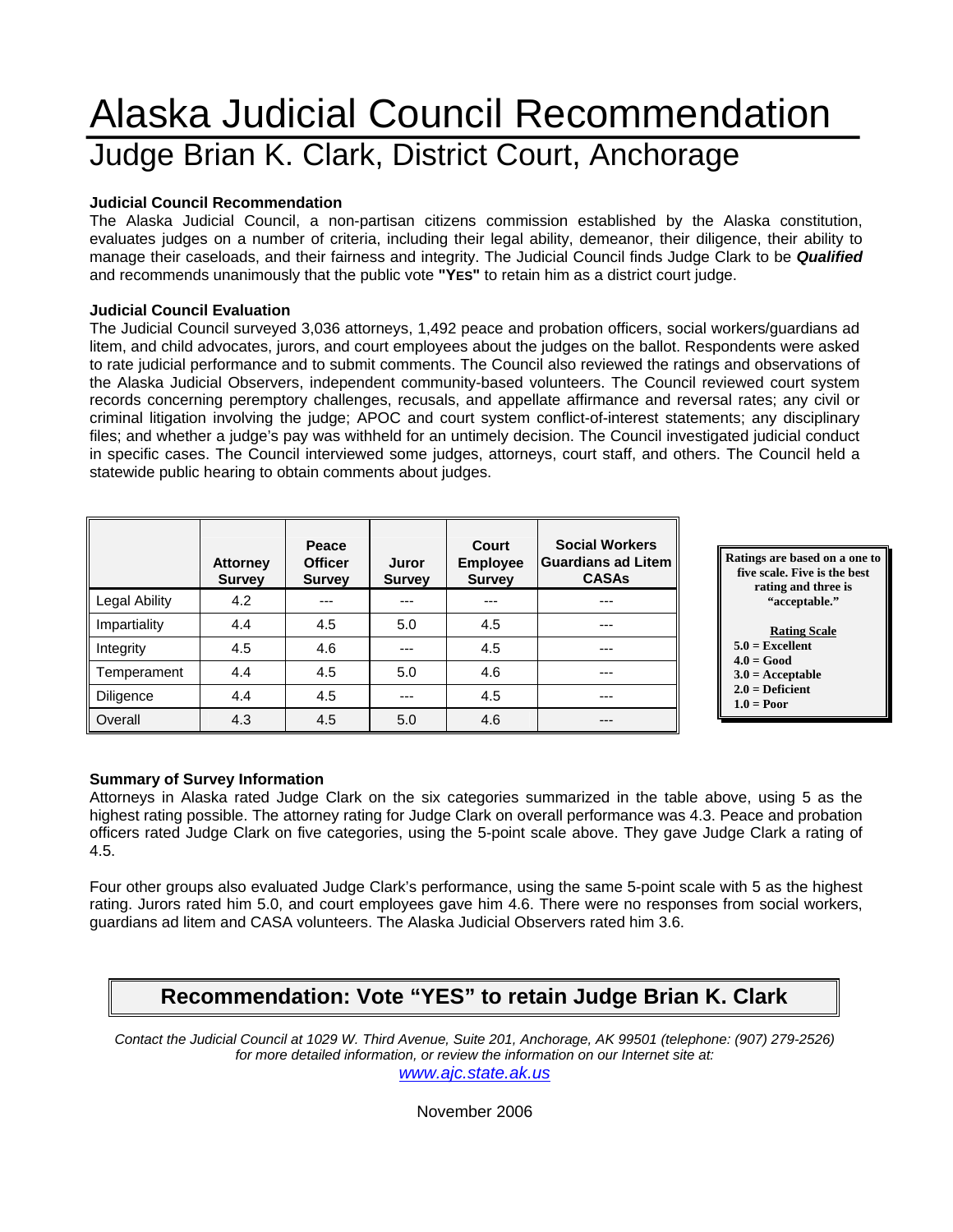

1029 W. Third Avenue, Suite 201, Anchorage, Alaska 99501-1969  $(907)$  279-2526 FAX (907) 276-5046 http://www.ajc.state.ak.us E-Mail: postmaster@ajc.state ak.us

EXECUTIVE DIRECTOR Larry Cohn

NON-ATTORNEY MEMBERS Eleanor Andrews<br>Eleanor Andrews<br>Elli Gordon Christena Williams

Alaska Judicial Council Questionnaire

ATTORNEY MEMBERS Douglas Baily<br>Douglas Baily<br>Robert B Groseclose Susan Orlansky

CHAIR, EX OFFICIO<br>Alexander O Bryner<br>Chief Justice

Supreme Court

**Trial Judge** 2006 Candidates for Judicial Retention

November 21, 2005

 $Clark$ Brian Name

 $D.5112$  $\overline{\text{Count}}$ 

 $1. \,$ Describe your workload during your present term.

> a)  $\sqrt{S}$ % Civil Cases 8.5% Criminal Cases % Court Administrative 100 % Total

b)  $10^{\frac{t}{2}}$  # of trials/year # Administrative Appeals

 $2.$ Please describe your participation on court/bar committees or other administrative activities during your current term of office.

mes c) ihe am  $\alpha$ Iling Fust ruction Committee Creminal Pattern

Page 1 of 8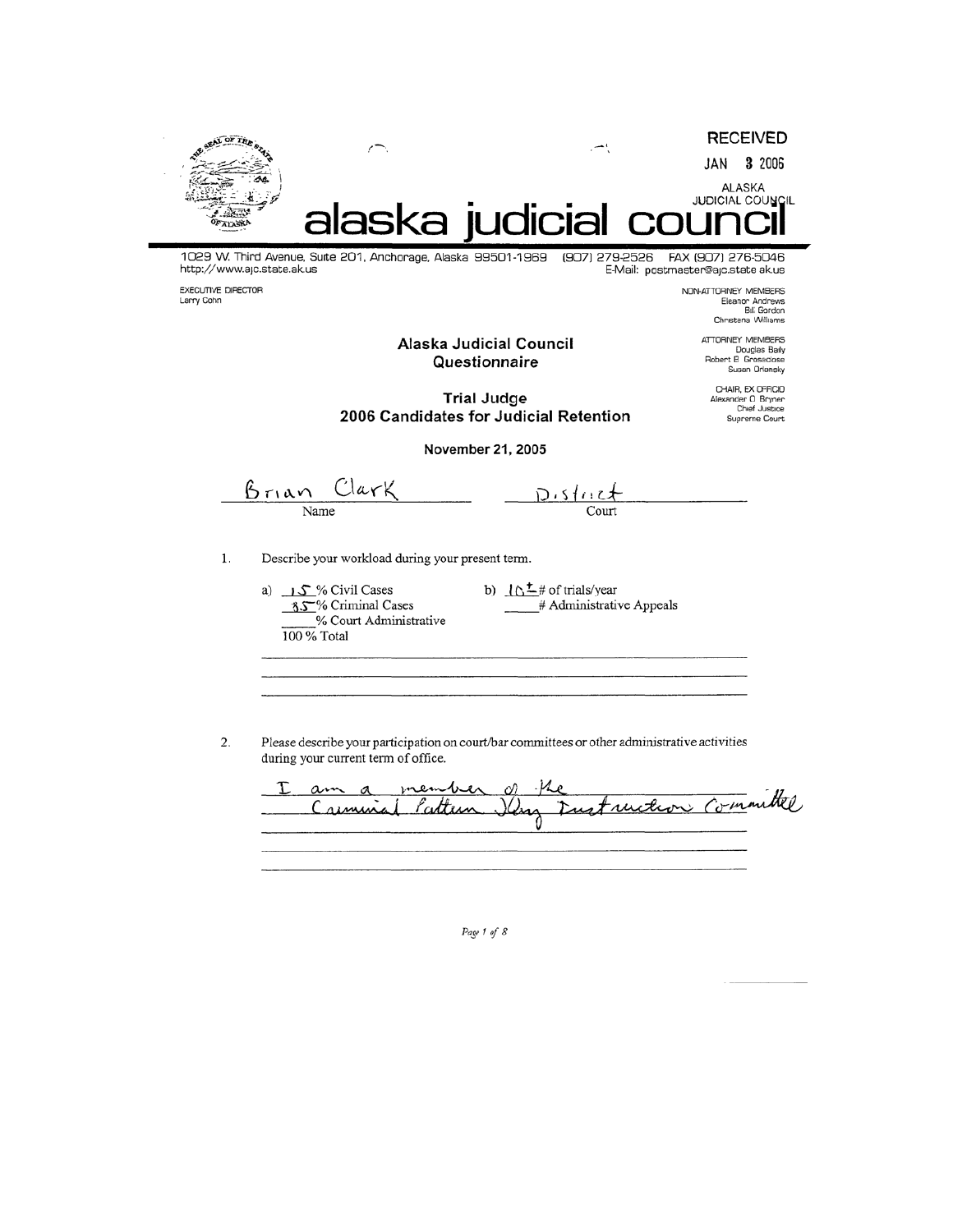3. Please assess, in one or two paragraphs, your judicial performance during your present term. Appropriate areas of comment could include: satisfaction with your judicial role, specific contributions to the judiciary or the field of law, increases in legal knowledge and judicial skills, or other measures of judicial abilities that you believe to be important.

 $\widehat{\phantom{a}}$ 

ℸ wout  $\mathcal{V}_{\boldsymbol{\varLambda}}$  $a_1$  $3/27/3$ oh  $247$  $\mathbf{\Omega}$ rew h٨ cЮ  $\overline{a}$ Continues nı ∽ mo ≂ r  $\mathcal{L}$   $\mathcal{L}$ har ŻΛ  $\mathbf{z}$ during Iил observer а stu an Δ كممت l  $a_{A}$ ov attem 0 <u>yz</u> Ĉ ' ди  $\overline{\phantom{a}}$ ň۳ <u>des cus</u>  $\mathcal{Q}_{\mathcal{A}}$ <u>wd</u> л  $\mu$ n  $o$ 'ec

Page 2 of 8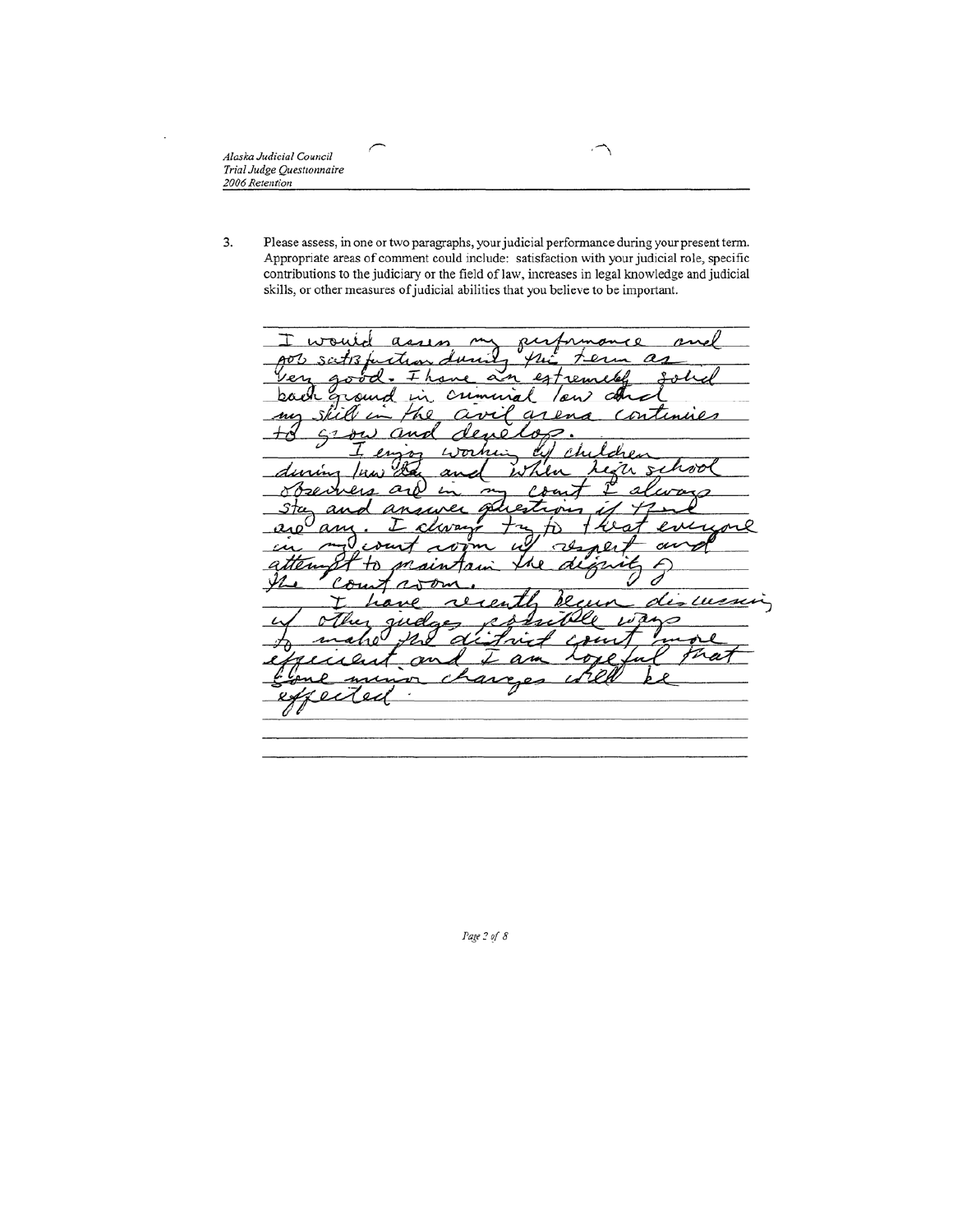- $\overline{4}$ . During your most recent term as a judge, have you:
	- a) had a tax lien filed or other collection procedure instituted against you by federal, state, or local authorities?  $Yes \_\_$  No V.

٦

- b) been involved in a nonjudicial capacity in any legal proceeding whether as a party or otherwise?  $Yes \_ No \_ \_$ .
- c) engaged in the practice of law (other than as a judge)? Yes \_\_\_\_\_\_\_ No \_\_\_\_\_\_\_.
- d) held office in any political party? Yes \_\_\_\_\_\_\_ No  $\sqrt{2}$ .
- e) held any other local state or federal office? Yes \_\_\_\_\_  $No \rightarrow$
- If your answer to any of the questions above is "yes," please give full details, including dates, 5. facts, case numbers and outcomes.

 $N$  4. 

Please provide any other information which you believe would assist the Council in 6. conducting its evaluations and in preparing its recommendations for the 2006 retention elections.

Page 3 of 8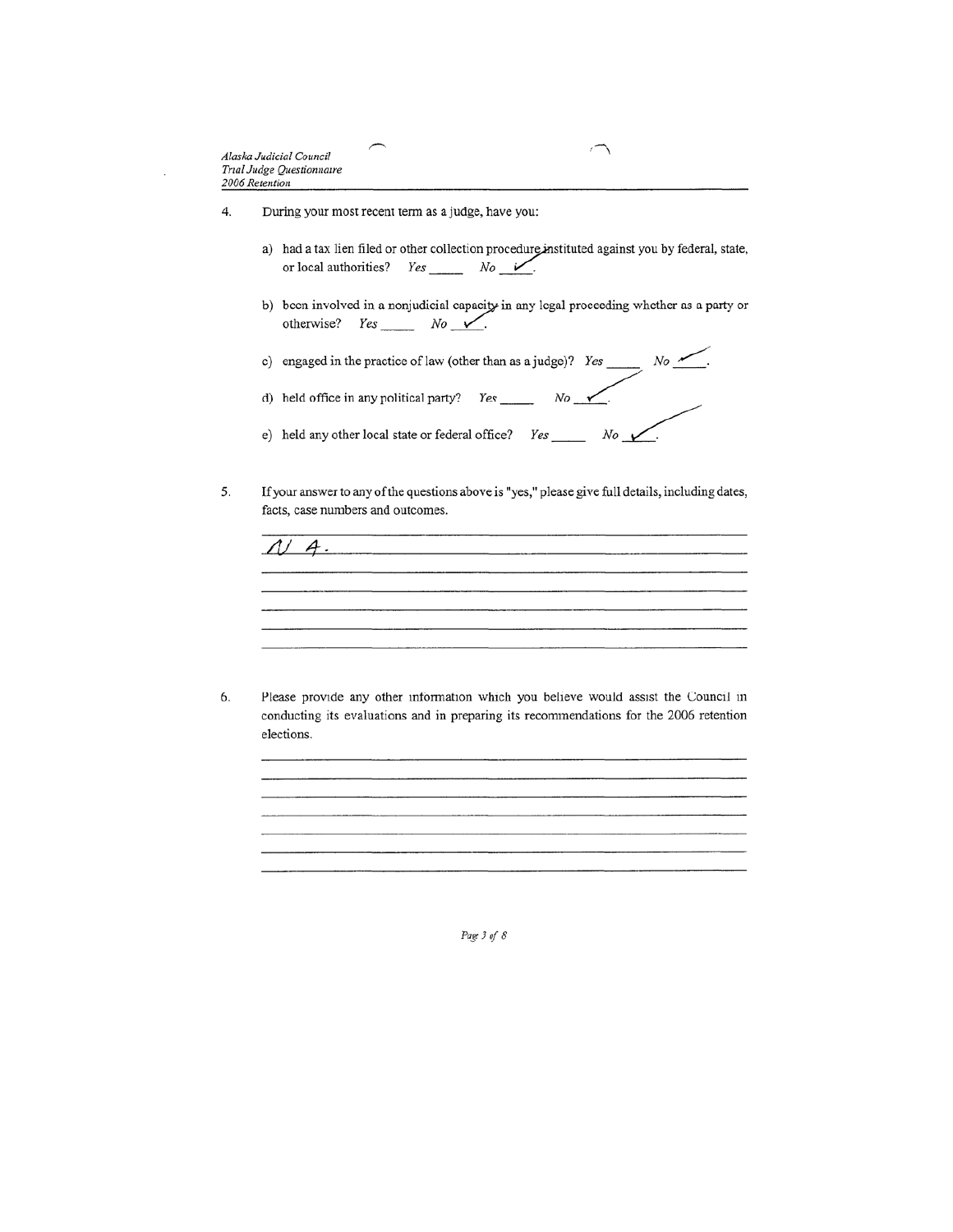×,

ï

Please list the names and case numbers of the three most recent jury cases tried before you, identify the attorneys involved, and show their current addresses. (Attach additional pages if necessary) 7.

ł ٦

| <b>Case Number 1</b> |                                                              |                                       |  |  |  |  |  |
|----------------------|--------------------------------------------------------------|---------------------------------------|--|--|--|--|--|
| Case                 |                                                              | $370 - 05 - 7261$ (K)                 |  |  |  |  |  |
| Name:                | <b>Case Number:</b>                                          | -32                                   |  |  |  |  |  |
| v.                   | Grusi                                                        |                                       |  |  |  |  |  |
|                      | Attorneys Involved:                                          | Name $\n  Dom \  W$ , $K_{12}$        |  |  |  |  |  |
| Name                 | ous                                                          |                                       |  |  |  |  |  |
| Address              | าออ<br>$5 - 20$                                              | 520<br>5f.<br>Address $3/2 \times 5/$ |  |  |  |  |  |
| City, State, Zip     | 99501 City, State, Zip 4mchinage<br>n <sub>th</sub><br>iraze | 995L                                  |  |  |  |  |  |
| Name                 | Name                                                         |                                       |  |  |  |  |  |
| Address              | Address                                                      |                                       |  |  |  |  |  |
| City, State, Zip     |                                                              | City, State, Zip                      |  |  |  |  |  |
|                      |                                                              |                                       |  |  |  |  |  |
|                      | <b>Case Number 2</b>                                         |                                       |  |  |  |  |  |
| Case<br>Name:        | mod<br><b>Case Number:</b>                                   | $3.41 - 0.5 - 1625$<br>8305           |  |  |  |  |  |
| v.                   | Voorhi                                                       |                                       |  |  |  |  |  |
|                      | Attorneys Involved:                                          |                                       |  |  |  |  |  |
| Name.                | Name <sup>-</sup>                                            | Warhu                                 |  |  |  |  |  |
| Address              | 31.210<br>Address                                            | 111                                   |  |  |  |  |  |
| City, State, Zip     | 99501 City, State, Zip Ancharge<br>Anl                       | 99501                                 |  |  |  |  |  |
|                      |                                                              |                                       |  |  |  |  |  |
| Name                 | Name <sup>.</sup>                                            |                                       |  |  |  |  |  |
| Address              | Address                                                      |                                       |  |  |  |  |  |
| City, State, Zip.    | City, State, Zip                                             |                                       |  |  |  |  |  |
|                      | Case Number 3                                                |                                       |  |  |  |  |  |
| Case                 |                                                              | $3AM - 04$                            |  |  |  |  |  |
| Name:                | Case Number: 3.44                                            |                                       |  |  |  |  |  |
| v.                   |                                                              |                                       |  |  |  |  |  |
|                      | Attorneys Involved:                                          |                                       |  |  |  |  |  |
| Name.                |                                                              | Name Aclown                           |  |  |  |  |  |
| Address <sup>.</sup> | 6520<br>Address.                                             |                                       |  |  |  |  |  |
| City, State, Zip     | $99501$ City, State, Zip                                     | 4K 995°1<br>ovy<br>ゲーし                |  |  |  |  |  |
| Name                 | Name <sup>-</sup>                                            |                                       |  |  |  |  |  |
| Address.             | Address.                                                     |                                       |  |  |  |  |  |
| City, State, Zip     | City, State, Zip.                                            |                                       |  |  |  |  |  |

Page 4 of 8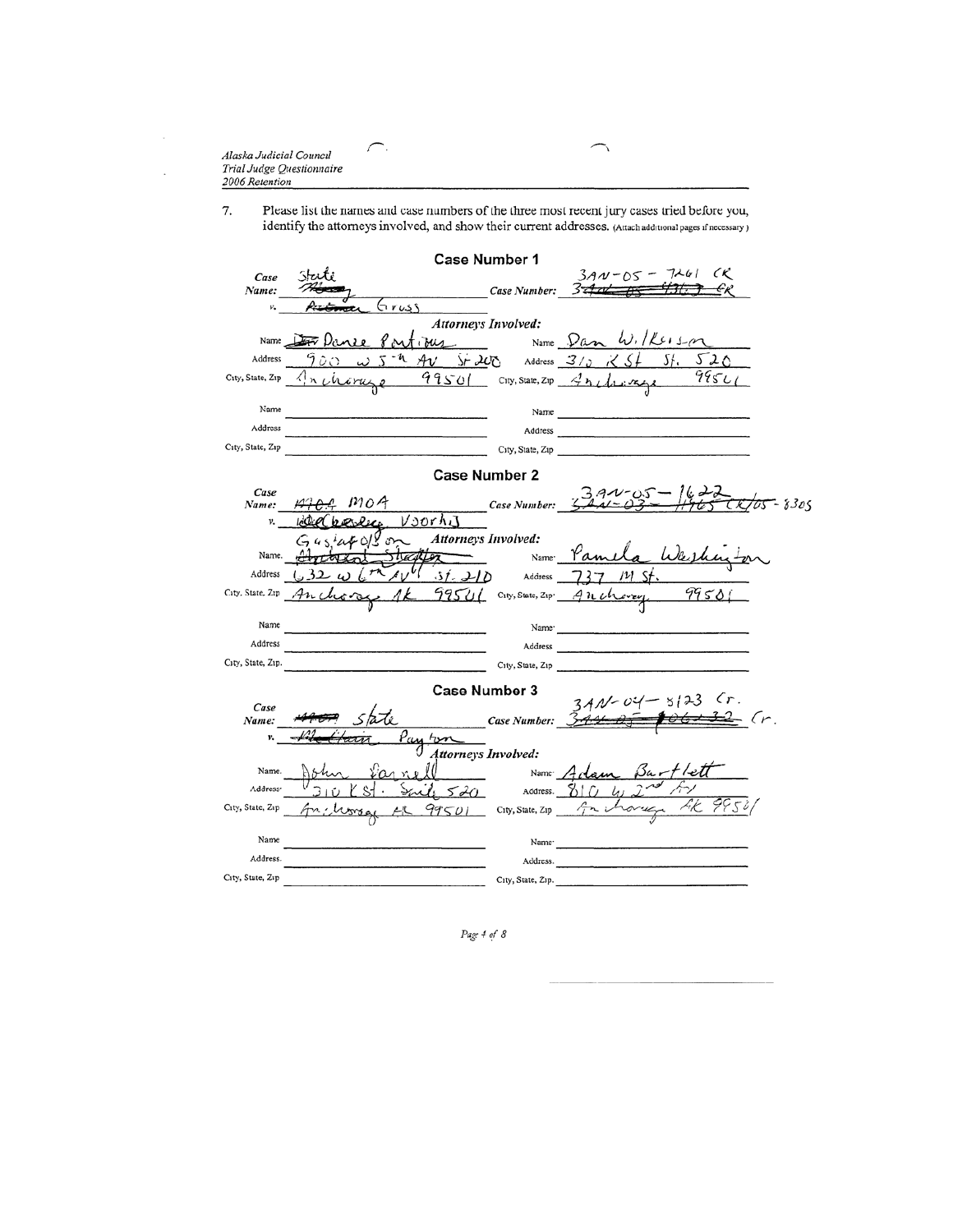| Alaska Judicial Council   |  |
|---------------------------|--|
| Trial Judge Questionnaire |  |
| 2006 Retention            |  |

 $\curvearrowright$ 

÷.

Please list the names and case numbers of the three most recent non-jury cases tried<br>before you, identify the attorneys involved, and show their current addresses. (Attach<br>additional pages if necessary.) 8.

╮ ╱

|                               | <b>Case Number 1</b>                                                                                            |                  |                                                                                                                 |
|-------------------------------|-----------------------------------------------------------------------------------------------------------------|------------------|-----------------------------------------------------------------------------------------------------------------|
| Case                          |                                                                                                                 |                  |                                                                                                                 |
| v.                            | Name: Merry                                                                                                     |                  | Case Number: $3A\,\nu$ – $0S$ – $43\,(3\,$ C)                                                                   |
|                               | <b>Attorneys Involved:</b>                                                                                      |                  |                                                                                                                 |
| Name                          | Parryl Thoughon                                                                                                 |                  | Name.                                                                                                           |
| Address                       |                                                                                                                 |                  |                                                                                                                 |
|                               | City, State, Zip Anchings                                                                                       |                  | $97561$ City, State, Zip                                                                                        |
|                               |                                                                                                                 |                  |                                                                                                                 |
| Name.                         | the contract of the contract of the contract of the contract of the contract of the contract of the contract of |                  | Name                                                                                                            |
| Address <sup>-</sup>          |                                                                                                                 |                  |                                                                                                                 |
| City, State, Zip              |                                                                                                                 |                  | City, State, Zip                                                                                                |
|                               | <b>Case Number 2</b>                                                                                            |                  |                                                                                                                 |
| Case                          |                                                                                                                 |                  |                                                                                                                 |
|                               | Name: Cornershine                                                                                               |                  | Case Number: $34\sqrt{-04} - 4425$ C/                                                                           |
|                               | 4 wheel Drive<br>Alashe<br>Attorneys Involved:                                                                  |                  |                                                                                                                 |
|                               | Name <i>III, n Youne</i>                                                                                        |                  | Name Michelle MINON                                                                                             |
|                               | $\frac{4c}{2}$<br>Address. $811/64$                                                                             |                  | Address 1120 & Huffman Rd. Ste 664                                                                              |
|                               | City, State, Zip Anchorage 99504 City, State, Zip Anchorage                                                     |                  | 99515                                                                                                           |
|                               |                                                                                                                 |                  |                                                                                                                 |
| Name                          |                                                                                                                 |                  | Name: $\qquad \qquad$                                                                                           |
| Address                       |                                                                                                                 |                  |                                                                                                                 |
| City, State, Zip.             |                                                                                                                 |                  | City, State, Zip.                                                                                               |
|                               | Case Number 3                                                                                                   |                  |                                                                                                                 |
| Case                          |                                                                                                                 |                  |                                                                                                                 |
| Name:                         |                                                                                                                 |                  | Case Number: $3AM - 05 - 1538 Cr$ .                                                                             |
|                               | <b>Attorneys Involved:</b>                                                                                      |                  |                                                                                                                 |
| Name                          | <u>U Messick</u>                                                                                                |                  | Name Henry Gage                                                                                                 |
| Address.                      | $AV.$ S+ $X/D$ Address $737 D$                                                                                  |                  |                                                                                                                 |
|                               | City, State, Zip An Churchy M' 99501 City, State, Zip An Cho-Rege                                               |                  | 9950/                                                                                                           |
| Name                          |                                                                                                                 | Name             |                                                                                                                 |
| Address                       |                                                                                                                 |                  | Address and the contract of the contract of the contract of the contract of the contract of the contract of the |
| City, State, Zip <sup>.</sup> |                                                                                                                 | City, State, Zip |                                                                                                                 |

Page 5 of  $8$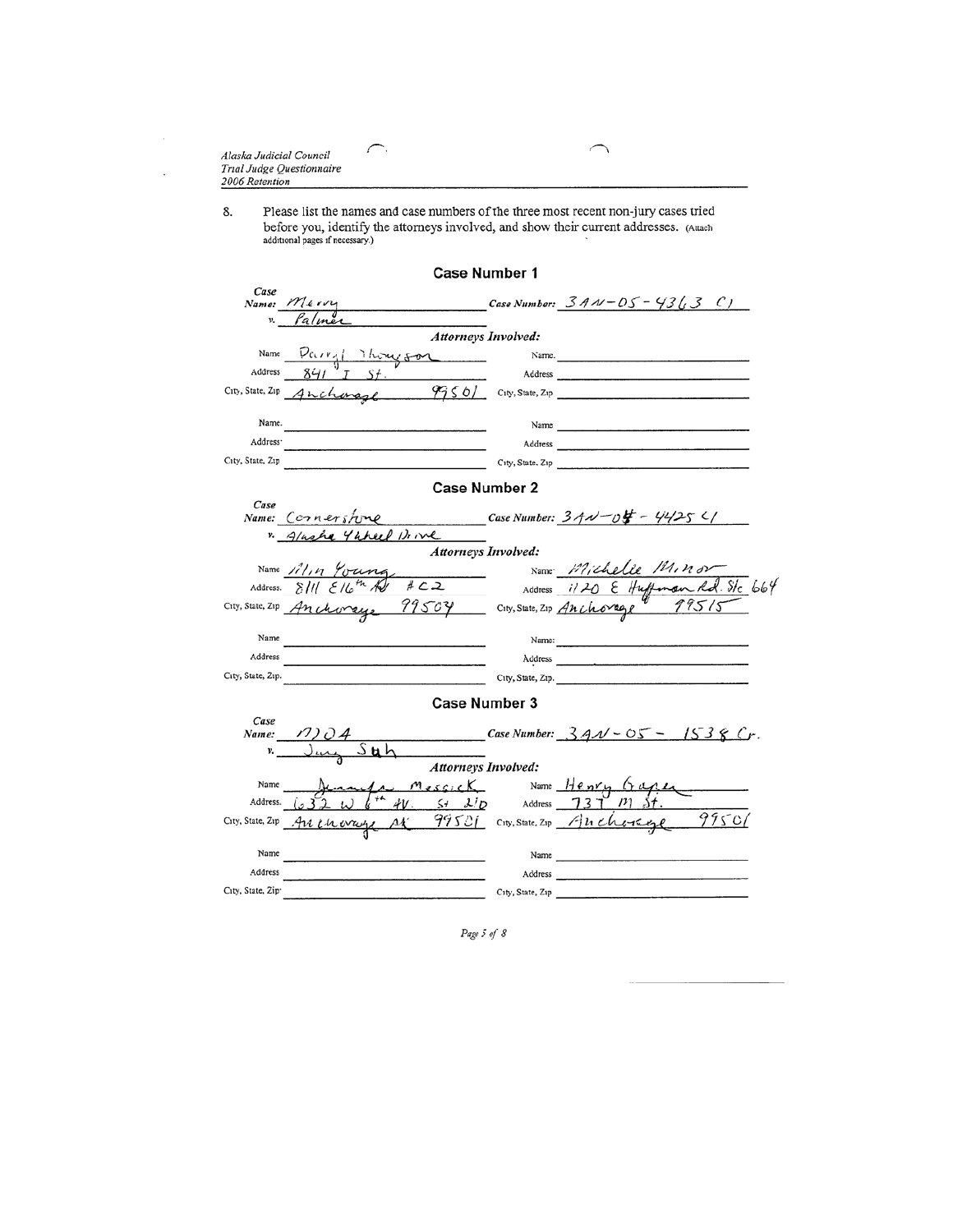| Alaska Judicial Council   |  |
|---------------------------|--|
| Trial Judge Questionnaire |  |
| 2006 Retention            |  |
|                           |  |

 $\cdot$ 

 $\cdot$ 

9. Please list the names and case numbers of the three most recent cases which did not go to trial, but on which you did significant work (such as settlement conference, hearings, motion work, etc.), identify the attorneys involved, and show their current addresses.<br>(Attach additional pages if necessary)

|                               | <b>Case Number 1</b>                  |                          |                                                                                                                                                                                                                                |
|-------------------------------|---------------------------------------|--------------------------|--------------------------------------------------------------------------------------------------------------------------------------------------------------------------------------------------------------------------------|
| Case                          |                                       |                          |                                                                                                                                                                                                                                |
| Name: $T$ $R$ $H_{15}$        |                                       |                          | Case Number: $3A\sqrt{25}$ - 10987 C/                                                                                                                                                                                          |
| v.                            | Mollica<br>Attorneys Involved:        |                          | tlement Cor                                                                                                                                                                                                                    |
| Name                          | John Sedor                            |                          |                                                                                                                                                                                                                                |
|                               |                                       |                          |                                                                                                                                                                                                                                |
| Address <sup>-</sup>          | $601$ W $5$ <sup>m</sup> Sunte 900    | Address                  |                                                                                                                                                                                                                                |
|                               | City, State, Zip. Ancharage<br>7950   |                          | City, State, Zip                                                                                                                                                                                                               |
| Name                          |                                       |                          |                                                                                                                                                                                                                                |
| Address:                      |                                       | Name                     |                                                                                                                                                                                                                                |
| City, State, Zip              |                                       |                          |                                                                                                                                                                                                                                |
|                               |                                       |                          | City, State, Zip                                                                                                                                                                                                               |
|                               | <b>Case Number 2</b>                  |                          |                                                                                                                                                                                                                                |
| Case                          | Name: $\sqrt{x}$ . $\mathcal{U}$      |                          |                                                                                                                                                                                                                                |
|                               | Case Number: 3AN - 04-                |                          |                                                                                                                                                                                                                                |
|                               | <u>Kennedi</u><br>Attorneys Involved: |                          |                                                                                                                                                                                                                                |
| Name                          |                                       |                          | Name. Lance Well                                                                                                                                                                                                               |
| Address                       | Durych                                |                          | Sunt 404 Address $733 \omega$<br>Suite 308                                                                                                                                                                                     |
| City, State, Zip.             |                                       |                          | 99508                                                                                                                                                                                                                          |
|                               | Anriunage                             |                          | 99503 City, State, Zip Anderse                                                                                                                                                                                                 |
| Name <sup>-</sup>             |                                       |                          | Name                                                                                                                                                                                                                           |
| Address                       |                                       |                          |                                                                                                                                                                                                                                |
| City, State, Zip              | $\overline{\phantom{a}}$              |                          | City, State, Zip                                                                                                                                                                                                               |
|                               |                                       |                          |                                                                                                                                                                                                                                |
|                               | <b>Case Number 3</b>                  |                          |                                                                                                                                                                                                                                |
| Case<br>Name:                 | Wall                                  |                          |                                                                                                                                                                                                                                |
| v.                            |                                       |                          | Case Number: $3.4N - 04 - 45/7$ C/                                                                                                                                                                                             |
|                               | Attorneys Involved:                   |                          |                                                                                                                                                                                                                                |
| Name                          |                                       | $\overline{\phantom{a}}$ | Name $\mathcal{V}_{\epsilon k}$ $\mathcal{V}_{\epsilon k}$                                                                                                                                                                     |
| Address                       | ,41                                   | Address                  | ४५।                                                                                                                                                                                                                            |
| City, State, Zip <sup>.</sup> | 1 <i>n</i> charag                     |                          | 99511 City, State, Zip Anchorage 99501                                                                                                                                                                                         |
|                               |                                       |                          |                                                                                                                                                                                                                                |
| Name                          |                                       |                          | Name was a series of the series of the series of the series of the series of the series of the series of the series of the series of the series of the series of the series of the series of the series of the series of the s |
| Address                       |                                       |                          | Address and the contract of the contract of the contract of the contract of the contract of the contract of the                                                                                                                |
| City, State, Zip              |                                       | City, State, Zip         |                                                                                                                                                                                                                                |
|                               |                                       |                          |                                                                                                                                                                                                                                |

Page 6 of 8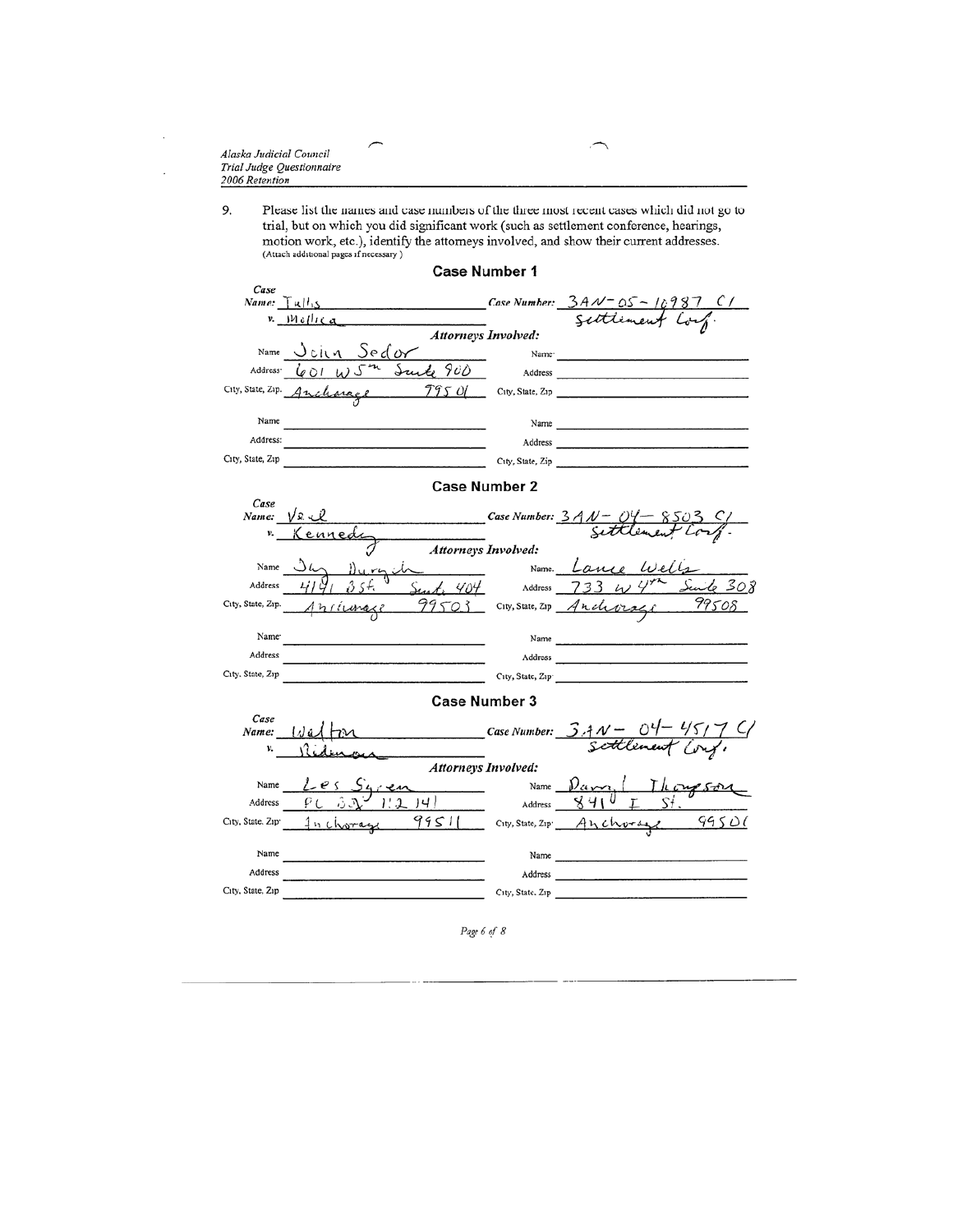| Alaska Judicial Council   |  |
|---------------------------|--|
| Trial Judge Questionnaire |  |
| 2006 Retention            |  |
|                           |  |

÷.

 $\ddot{\phantom{a}}$ 

If you deem it helpful to the Council, please list the name, case number and attorneys' names and current addresses of any other cases during your judicial career in which you 10. believe your work was particularly noteworthy. (Attach additional pages if necessary.)

|                      | <b>Case Number 1</b>                                                                                                                                                                                                                 |                                                                                                                 |
|----------------------|--------------------------------------------------------------------------------------------------------------------------------------------------------------------------------------------------------------------------------------|-----------------------------------------------------------------------------------------------------------------|
| Case                 | Name: Case Number:                                                                                                                                                                                                                   |                                                                                                                 |
|                      | $v_{\bullet}$ and $v_{\bullet}$ are the contract of $v_{\bullet}$                                                                                                                                                                    |                                                                                                                 |
|                      | Attorneys Involved:                                                                                                                                                                                                                  |                                                                                                                 |
| Name.                |                                                                                                                                                                                                                                      | Name: 2008. [2010] 2010 2021 2022 2022 2023 2024 2022 2023 2024 2022 2023 2024 2022 2023 2024 2022 2023 2024 20 |
| Address <sup>-</sup> | the contract of the contract of the contract of the contract of the contract of                                                                                                                                                      | Address.                                                                                                        |
|                      | City, State, Zip City, State, Zip City, State, Zip                                                                                                                                                                                   |                                                                                                                 |
|                      |                                                                                                                                                                                                                                      |                                                                                                                 |
| Name                 |                                                                                                                                                                                                                                      | Name: 2008. 2008. 2009. 2009. 2010. 2010. 2010. 2010. 2010. 2010. 2010. 2010. 2010. 2010. 2010. 2010. 2010. 20  |
| Address:             | the control of the control of the control of the control of the control of                                                                                                                                                           |                                                                                                                 |
| City, State, Zip:    | <u> 1989 - Jan Barnett, fransk politiker (d. 1989)</u>                                                                                                                                                                               | City, State, Zip                                                                                                |
|                      | <b>Case Number 2</b>                                                                                                                                                                                                                 |                                                                                                                 |
| Case                 |                                                                                                                                                                                                                                      |                                                                                                                 |
|                      |                                                                                                                                                                                                                                      |                                                                                                                 |
| v.                   | the contract of the contract of the contract of the contract of<br><b>Attorneys Involved:</b>                                                                                                                                        |                                                                                                                 |
| Name                 |                                                                                                                                                                                                                                      | Name                                                                                                            |
| Address <sup>-</sup> |                                                                                                                                                                                                                                      |                                                                                                                 |
| City, State, Zip-    | the control of the control of the control of the control of the                                                                                                                                                                      | City, State, Zip.                                                                                               |
|                      |                                                                                                                                                                                                                                      |                                                                                                                 |
| Name                 |                                                                                                                                                                                                                                      |                                                                                                                 |
| Address              | the contract of the contract of the contract of the contract of the contract of the contract of the contract of                                                                                                                      |                                                                                                                 |
| City, State, Zip-    |                                                                                                                                                                                                                                      | City, State, Zip                                                                                                |
|                      | <b>Case Number 3</b>                                                                                                                                                                                                                 |                                                                                                                 |
| Case                 |                                                                                                                                                                                                                                      |                                                                                                                 |
| Name:                | Case Number:                                                                                                                                                                                                                         |                                                                                                                 |
| v.                   |                                                                                                                                                                                                                                      |                                                                                                                 |
|                      | <b>Attorneys Involved:</b>                                                                                                                                                                                                           |                                                                                                                 |
| Name                 |                                                                                                                                                                                                                                      | Name.                                                                                                           |
| Address.             | <u> 2001 - Johann Marie Barnett, mars and de la partie de la partie de la partie de la partie de la partie de la</u>                                                                                                                 |                                                                                                                 |
|                      | City, State, Zip                                                                                                                                                                                                                     | City, State, Zip                                                                                                |
| Name                 |                                                                                                                                                                                                                                      |                                                                                                                 |
| Address              | <u> 1989 - Johann Harry Harry Harry Harry Harry Harry Harry Harry Harry Harry Harry Harry Harry Harry Harry Harry Harry Harry Harry Harry Harry Harry Harry Harry Harry Harry Harry Harry Harry Harry Harry Harry Harry Harry Ha</u> |                                                                                                                 |
| City, State, Zip     | the contract of the contract of the contract of the contract of the contract of                                                                                                                                                      | City, State, Zip                                                                                                |
|                      |                                                                                                                                                                                                                                      |                                                                                                                 |

Page 7 of 8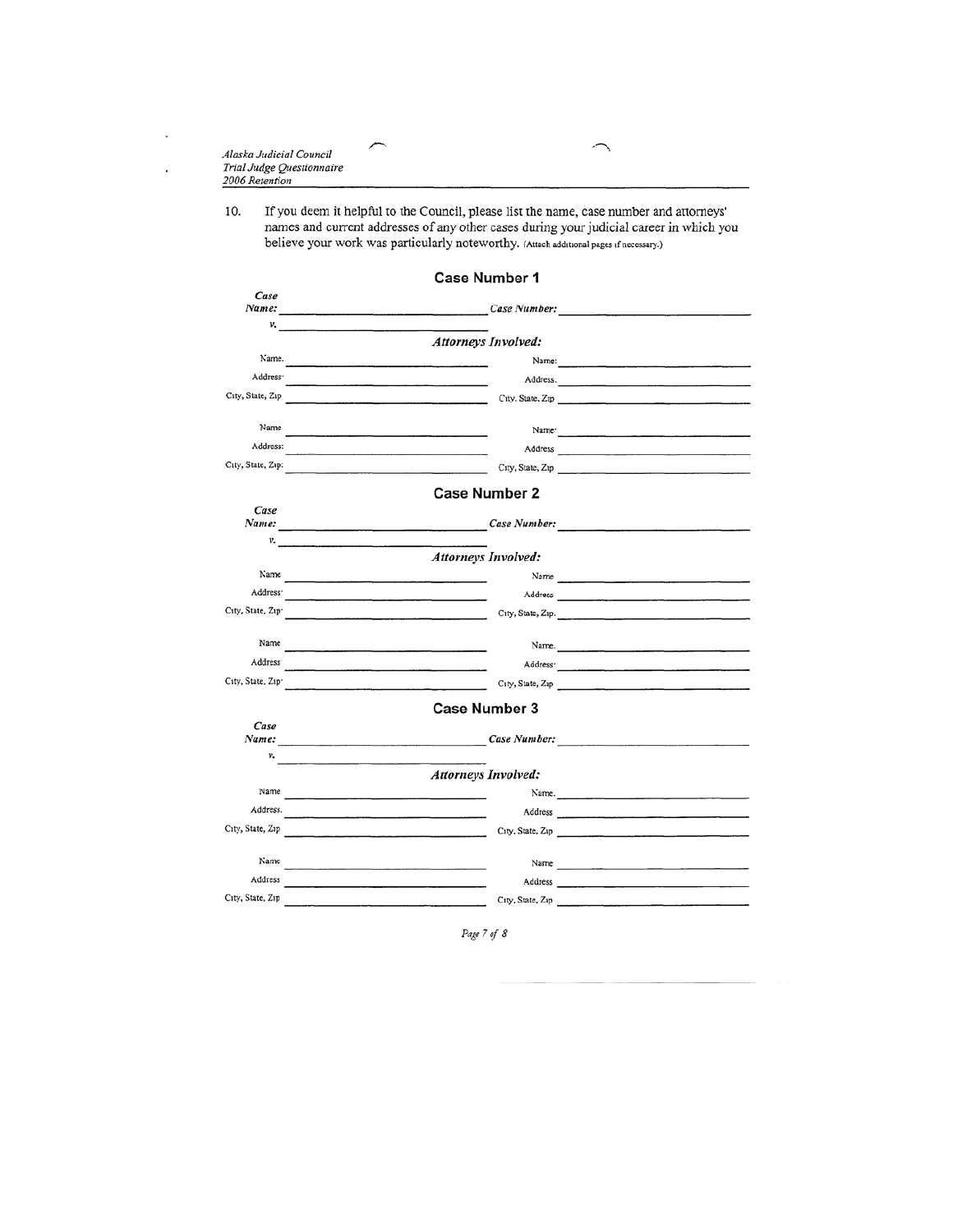## **48. DISTRICT COURT JUDGE BRIAN K. CLARK**

## **A. Alaska Bar Association**

# **Demographic Description (N=216)**

|                                  |                                                                                                                                                                                                                                                                                                                                                                                                                                                                                                                                          | N              | $\frac{0}{0}$ |
|----------------------------------|------------------------------------------------------------------------------------------------------------------------------------------------------------------------------------------------------------------------------------------------------------------------------------------------------------------------------------------------------------------------------------------------------------------------------------------------------------------------------------------------------------------------------------------|----------------|---------------|
| <b>Type of Practice</b>          |                                                                                                                                                                                                                                                                                                                                                                                                                                                                                                                                          |                |               |
|                                  | No Response                                                                                                                                                                                                                                                                                                                                                                                                                                                                                                                              | $\mathbf{1}$   | 0.4%          |
|                                  | Private, Solo                                                                                                                                                                                                                                                                                                                                                                                                                                                                                                                            | 41             | 19.0%         |
|                                  | Private, 2-5 Attorneys<br>Private, 6+ Attorneys<br>Private, Corporate Employee<br>State Judge or Judicial Officer<br>Government<br>Public Service Agency or Organization (not govt)<br>Other<br>No Response<br>5 Years or fewer<br>6 to 10 years<br>11 to 15 years<br>16 to 20 years<br>21 years or more<br>No Response<br>Male<br>Female<br>No Response<br>Prosecution<br>Mainly Criminal<br>Mixed Criminal & Civil<br>Mainly Civil<br>Other<br>No Response<br><b>First District</b><br><b>Second District</b><br><b>Third District</b> |                | 17.2%         |
|                                  |                                                                                                                                                                                                                                                                                                                                                                                                                                                                                                                                          | 28             | 13.0%         |
|                                  |                                                                                                                                                                                                                                                                                                                                                                                                                                                                                                                                          | 4              | 1.8%          |
|                                  |                                                                                                                                                                                                                                                                                                                                                                                                                                                                                                                                          | 21             | 9.7%          |
|                                  |                                                                                                                                                                                                                                                                                                                                                                                                                                                                                                                                          | 74             | 34.4%         |
|                                  |                                                                                                                                                                                                                                                                                                                                                                                                                                                                                                                                          | $\overline{4}$ | 1.8%          |
|                                  |                                                                                                                                                                                                                                                                                                                                                                                                                                                                                                                                          | 5              | 2.3%          |
| <b>Length of Alaska Practice</b> |                                                                                                                                                                                                                                                                                                                                                                                                                                                                                                                                          |                |               |
|                                  |                                                                                                                                                                                                                                                                                                                                                                                                                                                                                                                                          | $\overline{2}$ | 0.9%          |
|                                  |                                                                                                                                                                                                                                                                                                                                                                                                                                                                                                                                          | 34             | 15.8%         |
|                                  |                                                                                                                                                                                                                                                                                                                                                                                                                                                                                                                                          | 34             | 15.8%         |
|                                  |                                                                                                                                                                                                                                                                                                                                                                                                                                                                                                                                          | 33             | 15.3%         |
|                                  |                                                                                                                                                                                                                                                                                                                                                                                                                                                                                                                                          |                | 14.8%         |
|                                  |                                                                                                                                                                                                                                                                                                                                                                                                                                                                                                                                          | 80             | 37.2%         |
| Gender                           |                                                                                                                                                                                                                                                                                                                                                                                                                                                                                                                                          |                |               |
|                                  |                                                                                                                                                                                                                                                                                                                                                                                                                                                                                                                                          | 3              | 1.3%          |
|                                  |                                                                                                                                                                                                                                                                                                                                                                                                                                                                                                                                          | 133            | 61.8%         |
|                                  |                                                                                                                                                                                                                                                                                                                                                                                                                                                                                                                                          | 79             | 36.7%         |
| <b>Cases Handled</b>             |                                                                                                                                                                                                                                                                                                                                                                                                                                                                                                                                          |                |               |
|                                  |                                                                                                                                                                                                                                                                                                                                                                                                                                                                                                                                          | 2              | 0.9%          |
|                                  |                                                                                                                                                                                                                                                                                                                                                                                                                                                                                                                                          | 37             | 17.2%         |
|                                  |                                                                                                                                                                                                                                                                                                                                                                                                                                                                                                                                          | 27             | 12.5%         |
|                                  |                                                                                                                                                                                                                                                                                                                                                                                                                                                                                                                                          | 61             | 28.3%         |
|                                  |                                                                                                                                                                                                                                                                                                                                                                                                                                                                                                                                          | 81             | 37.6%         |
|                                  |                                                                                                                                                                                                                                                                                                                                                                                                                                                                                                                                          | 7              | 3.2%          |
| <b>Location of Practice</b>      |                                                                                                                                                                                                                                                                                                                                                                                                                                                                                                                                          |                |               |
|                                  |                                                                                                                                                                                                                                                                                                                                                                                                                                                                                                                                          | 1              | 0.4%          |
|                                  |                                                                                                                                                                                                                                                                                                                                                                                                                                                                                                                                          | 3              | 1.3%          |
|                                  |                                                                                                                                                                                                                                                                                                                                                                                                                                                                                                                                          | 4              | 1.8%          |
|                                  |                                                                                                                                                                                                                                                                                                                                                                                                                                                                                                                                          | 197            | 91.6%         |
|                                  | <b>Fourth District</b>                                                                                                                                                                                                                                                                                                                                                                                                                                                                                                                   | 9              | 4.1%          |
|                                  | <b>Outside of Alaska</b>                                                                                                                                                                                                                                                                                                                                                                                                                                                                                                                 | 1              | 0.4%          |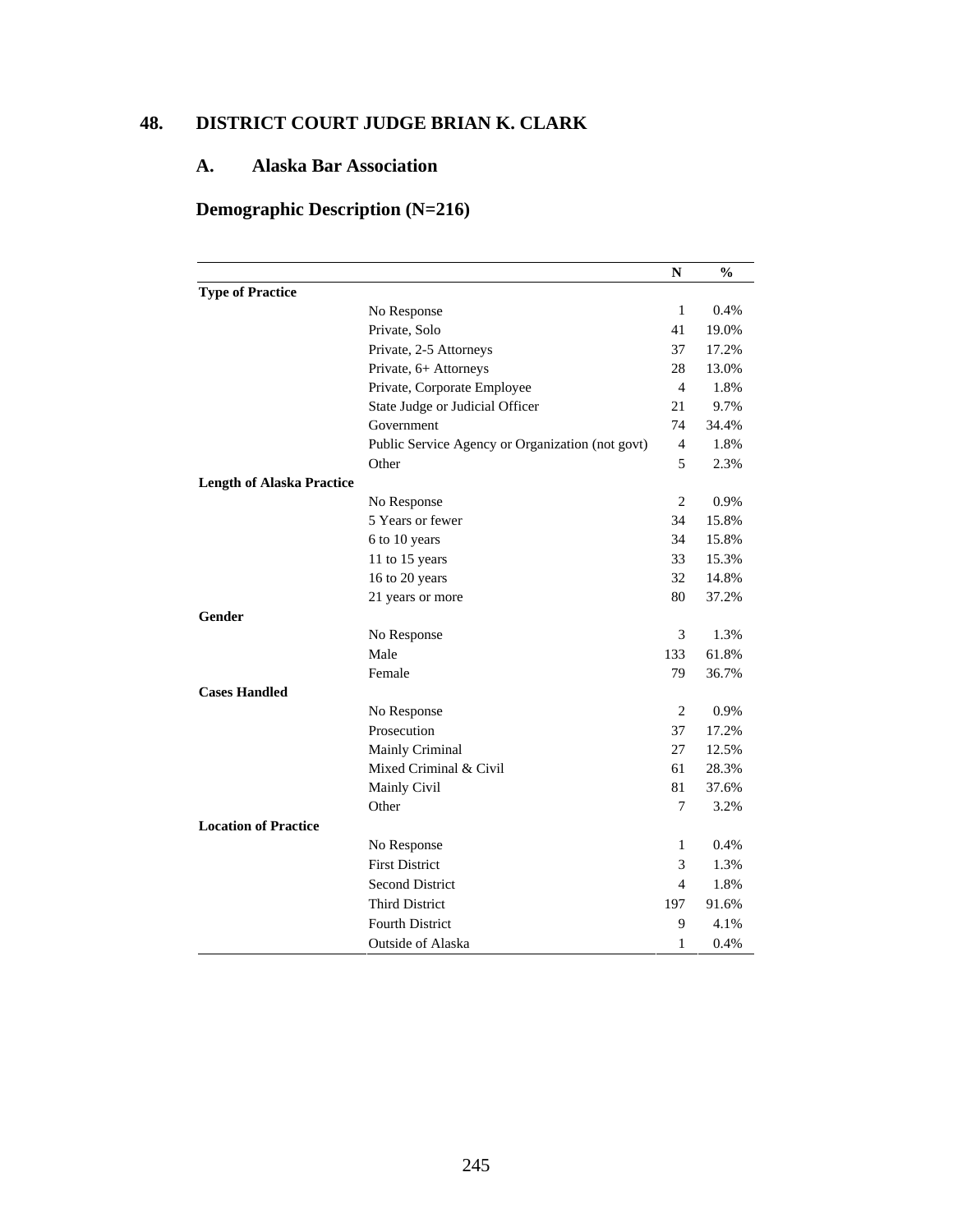#### **Evaluation of Judge Brian K. Clark: Alaska Bar Association Members**

#### *Summary of Findings*

Judge Brian K. Clark was evaluated by 184 Alaska Bar Association members who reported having direct professional experience with the judge. The mean score on *overall evaluation* was 4.3. The highest mean score was obtained on *integrity* (4.5) and the lowest score was obtained on *legal ability* (4.2). Details are present in the two tables that follow.

|                              |   | Poor          |   | <b>Deficient</b> |    | Accept        |    | Good          |     | <b>Excellent</b> |      |
|------------------------------|---|---------------|---|------------------|----|---------------|----|---------------|-----|------------------|------|
|                              | N | $\frac{0}{0}$ | N | $\frac{0}{0}$    | N  | $\frac{0}{0}$ | N  | $\frac{0}{0}$ | N   | $\frac{0}{0}$    | Mean |
| <b>Legal Ability</b>         | 2 | 1.1%          | 2 | 1.1%             | 25 | 13.9%         | 77 | 43.0%         | 73  | 40.7%            | 4.2  |
| <b>Impartiality/Fairness</b> | 1 | 0.5%          | 1 | 0.5%             | 16 | 8.7%          | 75 | 41.2%         | 89  | 48.9%            | 4.4  |
| <b>Integrity</b>             | 1 | 0.5%          | 1 | 0.5%             | 11 | 6.0%          | 67 | 36.8%         | 102 | 56.0%            | 4.5  |
| <b>Judicial Temperament</b>  | 2 | 1.0%          | 2 | 1.0%             | 14 | 7.6%          | 63 | 34.2%         | 103 | 55.9%            | 4.4  |
| <b>Diligence</b>             | 1 | 0.5%          | 3 | 1.6%             | 16 | 9.0%          | 70 | 39.5%         | 87  | 49.1%            | 4.4  |
| <b>Overall Rating</b>        | 1 | 0.5%          | 2 | 1.1%             | 18 | 9.9%          | 73 | 40.3%         | 87  | 48.0%            | 4.3  |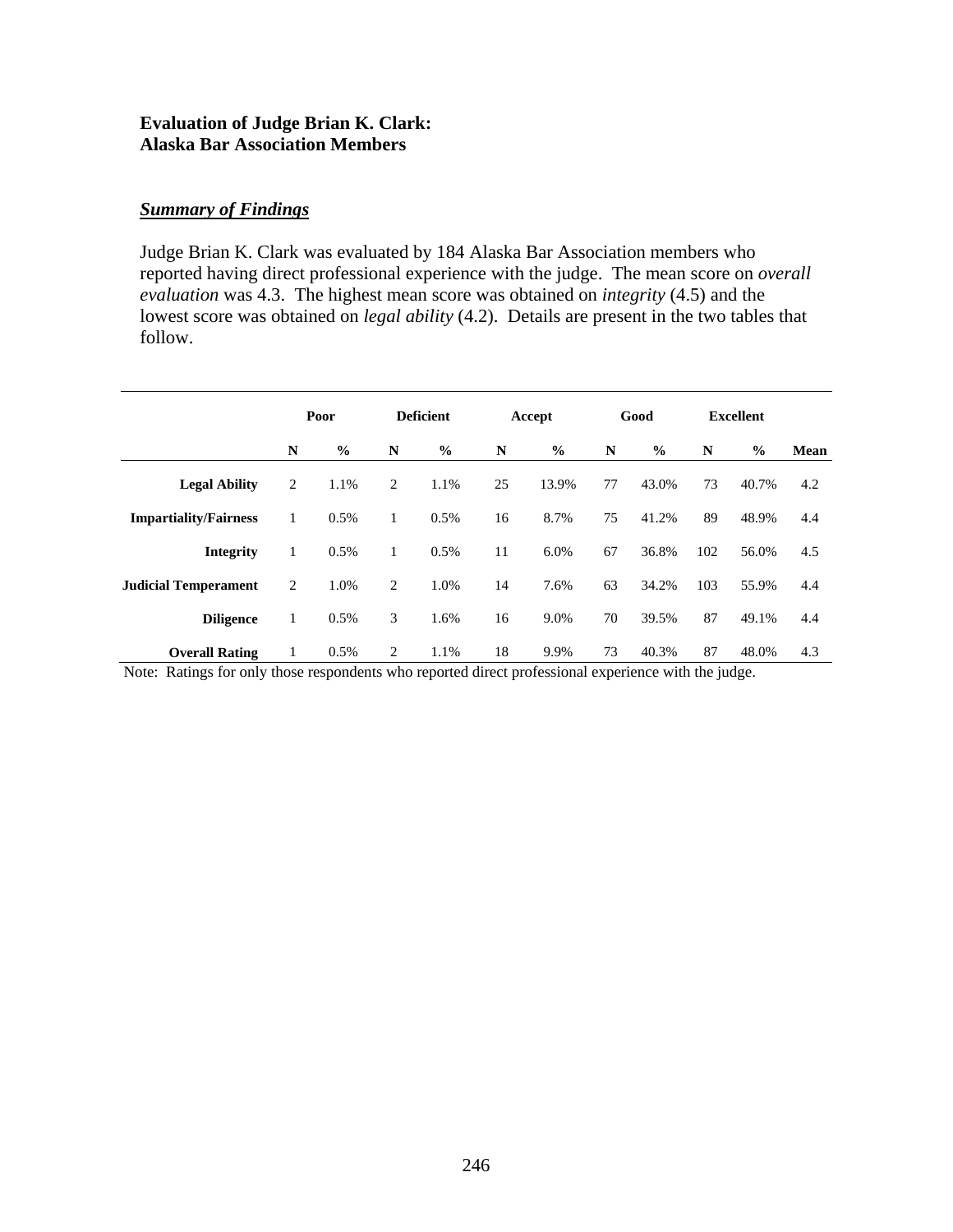#### **Judge Brian K. Clark: Detailed Information Responses Alaska Bar Association Members**

|                                         |                      |                | Impartiality/                |                |         |                |                    | <b>Judicial</b>  |         |                | <b>Overall</b> |                |
|-----------------------------------------|----------------------|----------------|------------------------------|----------------|---------|----------------|--------------------|------------------|---------|----------------|----------------|----------------|
|                                         | <b>Legal Ability</b> |                | <b>Fairness</b><br>Integrity |                |         |                | <b>Temperament</b> | <b>Diligence</b> |         | Rating         |                |                |
|                                         | Mean                 | $\mathbb{N}$   | Mean                         | N              | Mean    | N              | Mean               | $\mathbb{N}$     | Mean    | $\mathbb{N}$   | Mean           | N              |
| <b>Basis for Evaluation of Judge</b>    |                      |                |                              |                |         |                |                    |                  |         |                |                |                |
| No Response                             | 3.5                  | $\overline{4}$ | 3.8                          | 4              | 4.0     | $\overline{4}$ | 4.0                | $\overline{4}$   | 4.0     | $\overline{4}$ | 4.0            | $\overline{4}$ |
| <b>Direct Professional</b>              | 4.2                  | 179            | 4.4                          | 182            | 4.5     | 182            | 4.4                | 184              | 4.4     | 177            | 4.3            | 181            |
| Professional Reputation                 | 4.7                  | 16             | 4.7                          | 16             | 4.8     | 16             | 4.7                | 16               | 4.8     | 16             | 4.7            | 16             |
| <b>Other Personal Contacts</b>          | 4.3                  | 11             | 4.5                          | 14             | 4.6     | 14             | 4.7                | 12               | 4.5     | 11             | 4.6            | 12             |
| <b>Type of Practice</b>                 |                      |                |                              |                |         |                |                    |                  |         |                |                |                |
| No Response                             | 3.0                  | 1              | 3.0                          | 1              | 3.0     | 1              | 3.0                | 1                | 3.0     | 1              | 3.0            | 1              |
| Private, Solo                           | 4.0                  | 35             | 4.1                          | 36             | 4.3     | 37             | 4.2                | 38               | 4.3     | 36             | 4.2            | 36             |
| Private, 2-5 Attorneys                  | 4.0                  | 36             | 4.2                          | 36             | 4.4     | 36             | 4.5                | 36               | 4.3     | 35             | 4.2            | 35             |
| Private, 6+ Attorneys                   | 4.2                  | 21             | 4.4                          | 22             | 4.5     | 22             | 4.3                | 23               | 4.2     | 21             | 4.3            | 22             |
| Private, Corporate Employee             | 3.5                  | $\sqrt{2}$     | 3.5                          | $\overline{c}$ | 3.5     | $\overline{2}$ | 3.5                | $\overline{2}$   | 3.5     | 2              | 3.5            | $\overline{c}$ |
| State Judge or Judicial Officer         | 4.4                  | 18             | 4.7                          | 18             | 4.8     | 18             | 4.7                | 18               | 4.5     | 18             | 4.6            | 18             |
| Government                              | 4.4                  | 62             | 4.6                          | 63             | 4.6     | 62             | 4.5                | 62               | 4.5     | 60             | 4.5            | 63             |
| Public Service Agency or                |                      |                |                              |                |         |                |                    |                  |         |                |                |                |
| Organization (not govt)                 | 4.5                  | $\overline{2}$ | 4.5                          | 2              | 5.0     | 2              | 5.0                | 2                | 4.5     | 2              | 4.5            | 2              |
| Other                                   | 4.5                  | $\overline{2}$ | 4.0                          | $\overline{c}$ | 4.5     | $\overline{c}$ | 4.5                | $\overline{c}$   | 4.5     | $\overline{c}$ | 4.5            | 2              |
| <b>Years Experience</b>                 |                      |                |                              |                |         |                |                    |                  |         |                |                |                |
| No Response                             | 4.0                  | $\mathbf{2}$   | 4.0                          | 2              | 4.0     | 2              | 4.0                | $\overline{c}$   | 4.0     | 2              | 4.0            | $\overline{c}$ |
| 5 Years or fewer                        | 4.4                  | 24             | 4.5                          | 25             | 4.5     | 25             | 4.4                | 26               | 4.4     | 23             | 4.5            | 25             |
| 6 to 10 years                           | 4.5                  | 27             | 4.5                          | 28             | 4.6     | 27             | 4.6                | 28               | 4.7     | 26             | 4.6            | 28             |
| 11 to 15 years                          | 4.1                  | 30             | 4.3                          | 30             | 4.3     | 30             | 4.4                | 31               | 4.3     | 30             | 4.3            | 30             |
| 16 to 20 years                          | 4.2                  | 25             | 4.3                          | 26             | 4.4     | 26             | 4.3                | 26               | 4.2     | 26             | 4.2            | 25             |
| 21 years or more                        | 4.1                  | 71             | 4.4                          | 71             | 4.5     | 72             | 4.4                | 71               | 4.3     | 70             | 4.3            | 71             |
| Gender                                  |                      |                |                              |                |         |                |                    |                  |         |                |                |                |
| No Response                             | 3.5                  | $\mathbf{2}$   | 4.0                          | 2              | 4.0     | 2              | 4.0                | $\overline{2}$   | 4.0     | $\overline{c}$ | 4.0            | $\overline{2}$ |
| Male                                    | 4.1                  | 113            | 4.3                          | 115            | 4.4     | 116            | 4.4                | 117              | 4.3     | 112            | 4.3            | 114            |
| Female                                  | 4.4                  | 64             | 4.4                          | 65             | 4.5     | 64             | 4.6                | 65               | 4.5     | 63             | 4.5            | 65             |
| <b>Majority of Practice Consists of</b> |                      |                |                              |                |         |                |                    |                  |         |                |                |                |
| No Response                             | 4.0                  | $\overline{2}$ | 4.0                          | 2              | 4.0     | 2              | 4.0                | $\overline{c}$   | 4.0     | 2              | 4.0            | $\overline{c}$ |
| Prosecution                             | 4.4                  | 33             | 4.6                          | 33             | 4.6     | 33             | 4.5                | 33               | 4.5     | 32             | 4.5            | 33             |
| Mainly Criminal                         | 4.5                  | 22             | 4.5                          | 24             | 4.5     | 23             | 4.5                | 25               | 4.4     | 22             | 4.5            | 24             |
| Mixed Criminal & Civil                  | 4.3                  | 56             | 4.4                          | 56             | 4.5     | 56             | 4.4                | 56               | 4.4     | 56             | 4.4            | 56             |
| Mainly Civil                            | 4.0                  | 62             | 4.3                          | 63             | 4.4     | 64             | 4.4                | 64               | 4.2     | 61             | 4.2            | 62             |
| Other                                   | $3.8\,$              | $\overline{4}$ | $4.0\,$                      | $\overline{4}$ | 4.0     | $\overline{4}$ | 4.3                | 4                | 4.3     | $\overline{4}$ | 3.8            | 4              |
| <b>Location of Practice</b>             |                      |                |                              |                |         |                |                    |                  |         |                |                |                |
| No Response                             | 3.0                  | $\mathbf{1}$   | 3.0                          | 1              | $3.0\,$ | 1              | 3.0                | $\mathbf{1}$     | 3.0     | $\mathbf{1}$   | 3.0            | $\mathbf{1}$   |
| <b>First District</b>                   | 4.0                  | $\mathbf{1}$   | 5.0                          | $\mathbf{1}$   | 5.0     | $\mathbf{1}$   | $5.0\,$            | $\mathbf{1}$     | 4.0     | $\mathbf{1}$   | 4.0            | $\mathbf{1}$   |
| Second District                         | 4.5                  | $\mathbf{2}$   | 4.5                          | 2              | 4.5     | $\overline{c}$ | 4.5                | $\boldsymbol{2}$ | 4.5     | 2              | 4.5            | $\overline{c}$ |
| <b>Third District</b>                   | 4.2                  | 166            | 4.4                          | 169            | 4.5     | 169            | 4.4                | 171              | 4.3     | 164            | 4.3            | 168            |
| Fourth District                         | 4.5                  | $\,8\,$        | 4.4                          | $8\,$          | 4.4     | 8              | 4.6                | 8                | 4.5     | $\,8\,$        | 4.4            | $\,8\,$        |
| Outside of Alaska                       | 5.0                  | $\mathbf{1}$   | 5.0                          | $\mathbf{1}$   | 5.0     | $\mathbf{1}$   | 5.0                | $\mathbf{1}$     | $5.0\,$ | $\mathbf{1}$   | 5.0            | $\mathbf{1}$   |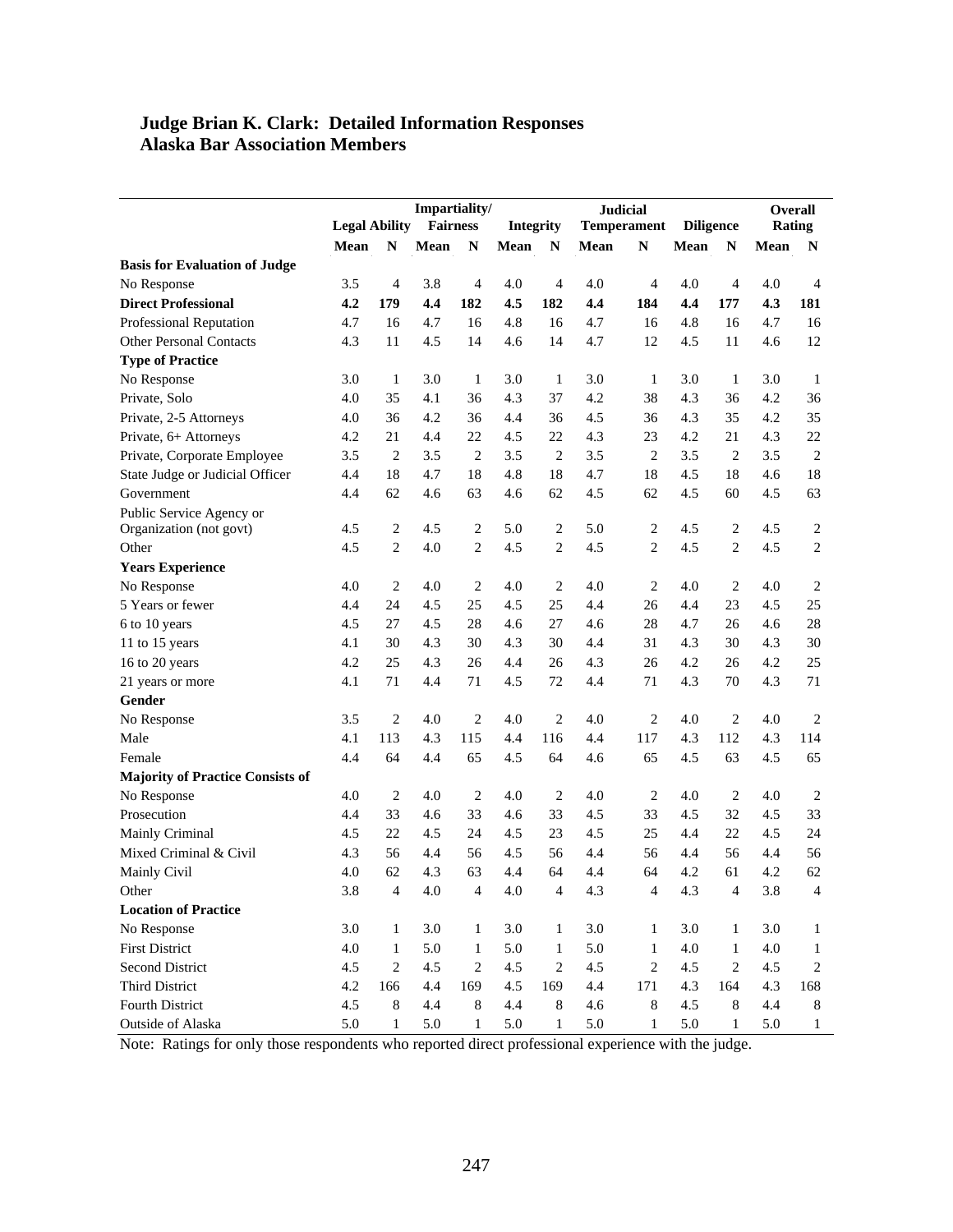## **48. DISTRICT COURT JUDGE BRIAN K. CLARK**

## **B. Peace and Probation Officers**

## **Demographic Description (N=37)**

|                                    |                                           | N                 | $\frac{0}{0}$ |
|------------------------------------|-------------------------------------------|-------------------|---------------|
| <b>Type of Work</b>                |                                           |                   |               |
|                                    | No Response                               | $\qquad \qquad -$ | $\mathbf{0}$  |
|                                    | <b>State Law Enforcement Officer</b>      | 14                | 37.8%         |
|                                    | Municipal/Borough Law Enforcement Officer | 21                | 56.7%         |
|                                    | Village Public Safety Officer (VPSO)      | $\qquad \qquad -$ | $\Omega$      |
|                                    | Probation/Parole Officer                  | $\overline{c}$    | 5.4%          |
|                                    | Other                                     | $-$               | $\Omega$      |
| <b>Length of Alaska Experience</b> |                                           |                   |               |
|                                    | No Response                               | --                | $\Omega$      |
|                                    | 5 Years or fewer                          | 8                 | 21.6%         |
|                                    | 6 to 10 years                             | 9                 | 24.3%         |
|                                    | 11 to 15 years                            | 11                | 29.7%         |
|                                    | 16 to 20 years                            | 3                 | 8.1%          |
|                                    | 21 years or more                          | 6                 | 16.2%         |
| Gender                             |                                           |                   |               |
|                                    | No Response                               |                   | $\Omega$      |
|                                    | Male                                      | 29                | 78.3%         |
|                                    | Female                                    | 8                 | 21.6%         |
| <b>Location of Practice</b>        |                                           |                   |               |
|                                    | No Response                               |                   | 0             |
|                                    | <b>First District</b>                     | $-$               | $\Omega$      |
|                                    | <b>Second District</b>                    | 2                 | 5.4%          |
|                                    | <b>Third District</b>                     | 35                | 94.5%         |
|                                    | <b>Fourth District</b>                    |                   | $\theta$      |
|                                    | Outside of Alaska                         |                   | 0             |
| <b>Community Population</b>        |                                           |                   |               |
|                                    | No Response                               | --                | $\mathbf{0}$  |
|                                    | <b>Under 2,000</b>                        | --                | $\Omega$      |
|                                    | Between 2,000 and 35,000                  | 5                 | 13.5%         |
|                                    | Over 35,000                               | 32                | 86.4%         |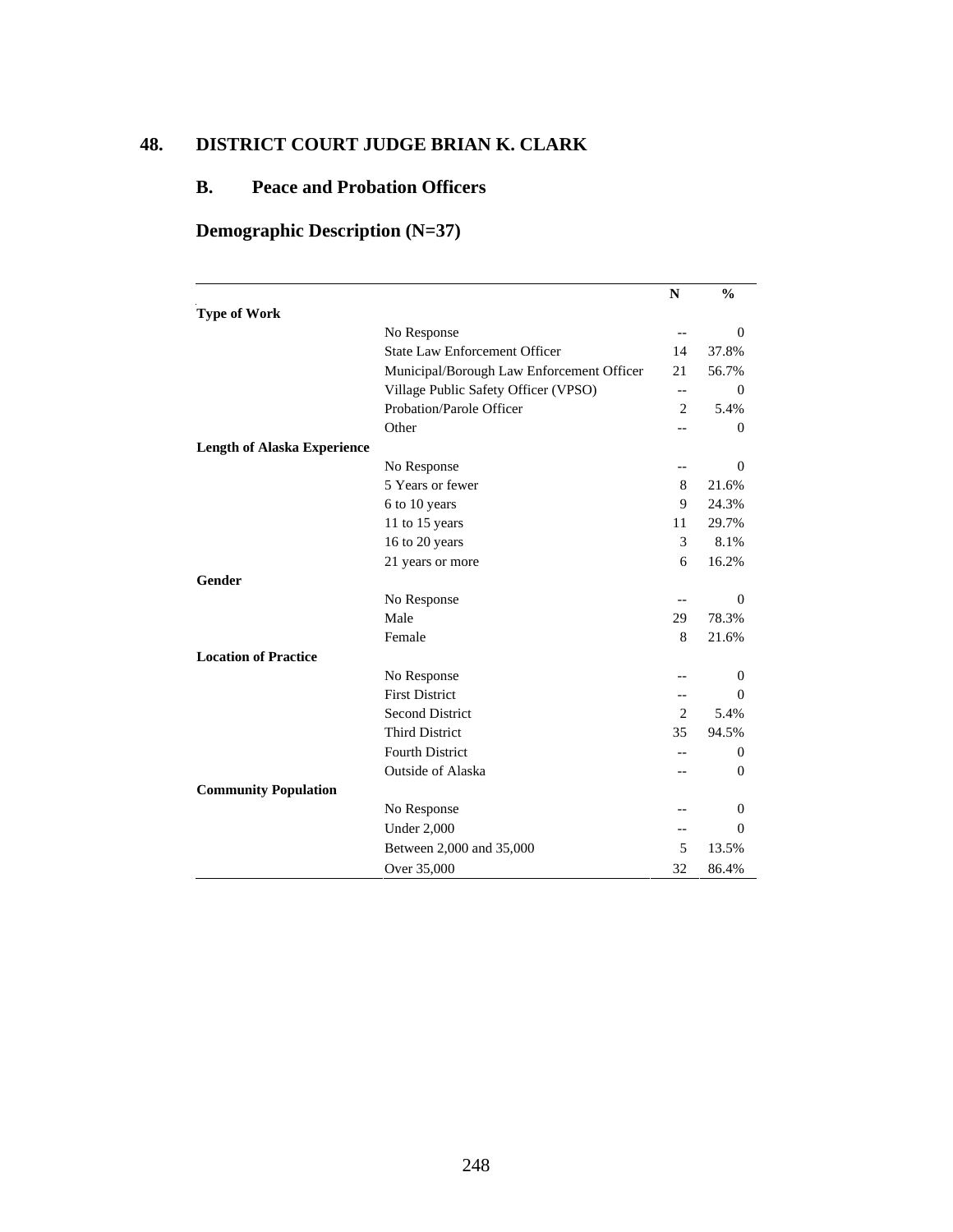#### **Evaluation of Judge Brian K. Clark Peace and Probation Officers**

## *Summary of Findings*

Judge Brian K. Clark was evaluated by 30 Peace and Probation Officers who reported having direct professional experience with the judge. The mean score on *overall evaluation* was 4.5. The highest mean score was obtained on *integrity* (4.6) and all other areas obtained a score of 4.5. Details are present in the two tables that follow.

|                              | Poor                                                |                  | <b>Deficient</b>         |                  |                   | Accept         |    | Good          | <b>Excellent</b> |       |      |  |
|------------------------------|-----------------------------------------------------|------------------|--------------------------|------------------|-------------------|----------------|----|---------------|------------------|-------|------|--|
|                              | N                                                   | $\frac{0}{0}$    | N                        | $\%$             | N                 | $\frac{6}{9}$  | N  | $\frac{6}{6}$ | N                | $\%$  | Mean |  |
| <b>Impartiality/Fairness</b> | $-\,-$                                              | $\overline{0}$   | $-$                      | $\boldsymbol{0}$ | 1                 | 3.3%           | 13 | 43.3%         | 16               | 53.3% | 4.5  |  |
| Integrity                    | $\overline{\phantom{m}}$                            | $\overline{0}$   | $-$                      | $\mathbf{0}$     | $\qquad \qquad -$ | $\mathbf{0}$   | 12 | 42.8%         | 16               | 57.1% | 4.6  |  |
| <b>Judicial Temperament</b>  | $\hspace{0.05cm} -\hspace{0.05cm} -\hspace{0.05cm}$ | $\overline{0}$   | $\overline{\phantom{m}}$ | $\mathbf{0}$     | 1                 | 3.4%           | 12 | 41.3%         | 16               | 55.1% | 4.5  |  |
| <b>Diligence</b>             | $\overline{\phantom{m}}$                            | $\boldsymbol{0}$ | $\overline{\phantom{a}}$ | $\mathbf{0}$     | 1                 | 3.5%           | 12 | 42.8%         | 15               | 53.5% | 4.5  |  |
| <b>Overall Rating</b>        | $\hspace{0.05cm} -\hspace{0.05cm} -\hspace{0.05cm}$ | $\boldsymbol{0}$ | $\qquad \qquad -$        | $\boldsymbol{0}$ | $\qquad \qquad -$ | $\overline{0}$ | 14 | 46.6%         | 16               | 53.3% | 4.5  |  |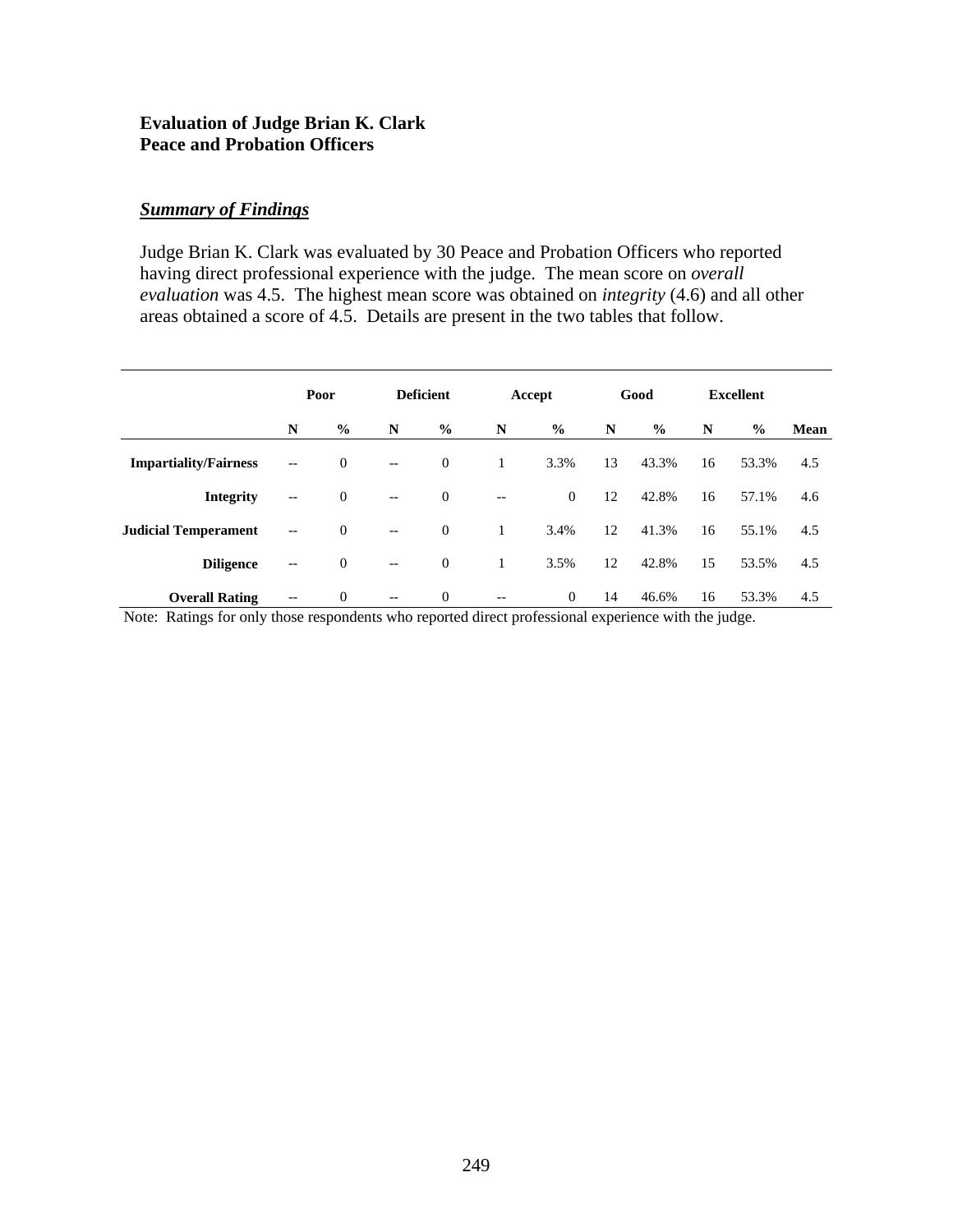#### **Judge Brian K. Clark: Detailed Information on Responses Peace and Probation Officers**

|                                           | Impartiality/<br><b>Fairness</b> |                  | Integrity                |                  | <b>Judicial</b><br><b>Temperament</b> |                  | <b>Diligence</b>         |                  | <b>Overall</b><br>Rating                            |                  |
|-------------------------------------------|----------------------------------|------------------|--------------------------|------------------|---------------------------------------|------------------|--------------------------|------------------|-----------------------------------------------------|------------------|
|                                           | Mean                             | ${\bf N}$        | Mean                     | ${\bf N}$        | Mean                                  | ${\bf N}$        | Mean                     | ${\bf N}$        | Mean                                                | N                |
| <b>Basis for Evaluation of Judge</b>      |                                  |                  |                          |                  |                                       |                  |                          |                  |                                                     |                  |
| No Response                               | 5.0                              | $\mathbf{1}$     | 5.0                      | 1                | 5.0                                   | 1                | 5.0                      | 1                | 5.0                                                 | 1                |
| <b>Direct Professional</b>                | 4.5                              | 30               | 4.6                      | 28               | 4.5                                   | 29               | 4.5                      | 28               | 4.5                                                 | 30               |
| <b>Professional Reputation</b>            | 3.2                              | 6                | 3.0                      | 6                | 3.2                                   | 6                | 3.3                      | 6                | 3.2                                                 | 6                |
| <b>Other Personal Contacts</b>            | 5.0                              | $\mathbf{1}$     | 5.0                      | $\mathbf{1}$     | 5.0                                   | $\mathbf{1}$     | 5.0                      | $\mathbf{1}$     | 5.0                                                 | $\mathbf{1}$     |
| <b>Type of Work</b>                       |                                  |                  |                          |                  |                                       |                  |                          |                  |                                                     |                  |
| No Response                               | $\overline{\phantom{m}}$         | $\boldsymbol{0}$ | $\overline{\phantom{a}}$ | $\mathbf{0}$     | $-$                                   | $\boldsymbol{0}$ | $\overline{\phantom{a}}$ | $\boldsymbol{0}$ | $\overline{\phantom{a}}$                            | $\mathbf{0}$     |
| <b>State Law Enforcement Officer</b>      | 4.6                              | 12               | 4.7                      | 11               | 4.6                                   | 12               | 4.5                      | 11               | 4.7                                                 | 12               |
| Municipal/Borough Law Enforcement Officer | 4.4                              | 18               | 4.5                      | 17               | 4.5                                   | 17               | 4.5                      | 17               | 4.4                                                 | 18               |
| Village Public Safety Officer (VPSO)      | $-$                              | $\boldsymbol{0}$ | $\overline{a}$           | $\overline{0}$   | $\overline{\phantom{a}}$              | $\overline{0}$   | $\overline{\phantom{a}}$ | $\boldsymbol{0}$ | $\overline{\phantom{a}}$                            | $\theta$         |
| Probation/Parole Officer                  | $-$                              | $\boldsymbol{0}$ | $-$                      | $\mathbf{0}$     | $\overline{\phantom{a}}$              | $\boldsymbol{0}$ | $\sim$                   | $\boldsymbol{0}$ | $-$                                                 | $\boldsymbol{0}$ |
| Other                                     | $\overline{a}$                   | $\boldsymbol{0}$ | $-$                      | $\mathbf{0}$     | $-$                                   | $\mathbf{0}$     | $\equiv$                 | $\boldsymbol{0}$ | $-$                                                 | $\boldsymbol{0}$ |
| <b>Years Experience</b>                   |                                  |                  |                          |                  |                                       |                  |                          |                  |                                                     |                  |
| No Response                               | $-\, -$                          | $\boldsymbol{0}$ | $\overline{\phantom{a}}$ | $\boldsymbol{0}$ | $\overline{\phantom{a}}$              | $\boldsymbol{0}$ | $\overline{\phantom{a}}$ | $\boldsymbol{0}$ | $\overline{\phantom{a}}$                            | $\boldsymbol{0}$ |
| 5 Years or fewer                          | 4.6                              | 5                | 4.4                      | 5                | 4.4                                   | 5                | 4.4                      | 5                | 4.6                                                 | 5                |
| 6 to 10 years                             | 4.6                              | 8                | 4.7                      | $\overline{7}$   | 4.6                                   | 8                | 4.7                      | 7                | 4.6                                                 | 8                |
| 11 to 15 years                            | 4.6                              | 9                | 4.6                      | $\,8\,$          | 4.6                                   | 8                | 4.6                      | 9                | 4.6                                                 | 9                |
| 16 to 20 years                            | 4.3                              | 3                | 4.7                      | 3                | 4.7                                   | 3                | 4.5                      | $\sqrt{2}$       | 4.3                                                 | 3                |
| 21 years or more                          | 4.2                              | 5                | 4.4                      | 5                | 4.2                                   | 5                | 4.2                      | 5                | 4.4                                                 | 5                |
| Gender                                    |                                  |                  |                          |                  |                                       |                  |                          |                  |                                                     |                  |
| No Response                               | $\overline{\phantom{a}}$         | $\boldsymbol{0}$ | $\qquad \qquad -$        | $\overline{0}$   | $\overline{\phantom{a}}$              | $\boldsymbol{0}$ | $\overline{\phantom{a}}$ | $\mathbf{0}$     | $\overline{\phantom{a}}$                            | $\boldsymbol{0}$ |
| Male                                      | 4.5                              | 25               | 4.6                      | 24               | 4.5                                   | 24               | 4.5                      | 23               | 4.6                                                 | 25               |
| Female                                    | 4.4                              | 5                | 4.3                      | $\overline{4}$   | 4.4                                   | 5                | 4.4                      | 5                | 4.4                                                 | 5                |
| <b>Location of Practice</b>               |                                  |                  |                          |                  |                                       |                  |                          |                  |                                                     |                  |
| No Response                               | $\overline{\phantom{a}}$         | $\boldsymbol{0}$ | $\overline{a}$           | $\boldsymbol{0}$ | $\overline{a}$                        | $\boldsymbol{0}$ | $\overline{\phantom{a}}$ | $\boldsymbol{0}$ | $\overline{\phantom{a}}$                            | $\boldsymbol{0}$ |
| <b>First District</b>                     | $\overline{\phantom{m}}$         | $\boldsymbol{0}$ | $\overline{\phantom{a}}$ | $\boldsymbol{0}$ | $\overline{\phantom{a}}$              | $\boldsymbol{0}$ | $\overline{a}$           | $\boldsymbol{0}$ | $\hspace{0.05cm} -\hspace{0.05cm} -\hspace{0.05cm}$ | $\mathbf{0}$     |
| <b>Second District</b>                    | 5.0                              | 1                | 5.0                      | $\mathbf{1}$     | 5.0                                   | 1                | 5.0                      | 1                | 5.0                                                 | 1                |
| <b>Third District</b>                     | 4.5                              | 29               | 4.6                      | 27               | 4.5                                   | 28               | 4.5                      | 27               | 4.5                                                 | 29               |
| Fourth District                           | $-$                              | $\boldsymbol{0}$ | $-$                      | $\boldsymbol{0}$ | $-$                                   | $\boldsymbol{0}$ | $\overline{\phantom{a}}$ | $\boldsymbol{0}$ | $\overline{\phantom{a}}$                            | $\mathbf{0}$     |
| Outside of Alaska                         | $-$                              | $\boldsymbol{0}$ | $-$                      | $\mathbf{0}$     | $\overline{\phantom{a}}$              | $\boldsymbol{0}$ | $\equiv$                 | $\boldsymbol{0}$ | $-$                                                 | $\boldsymbol{0}$ |
| <b>Community Population</b>               |                                  |                  |                          |                  |                                       |                  |                          |                  |                                                     |                  |
| No Response                               | $- -$                            | $\boldsymbol{0}$ | $-\,-$                   | $\boldsymbol{0}$ | $\overline{\phantom{a}}$              | $\boldsymbol{0}$ | $\qquad \qquad -$        | $\boldsymbol{0}$ | $\overline{\phantom{a}}$                            | $\boldsymbol{0}$ |
| <b>Under 2,000</b>                        | $-\hbox{--}$                     | $\boldsymbol{0}$ | $\overline{\phantom{a}}$ | $\mathbf{0}$     | $\overline{\phantom{a}}$              | $\boldsymbol{0}$ | $\overline{\phantom{a}}$ | $\boldsymbol{0}$ | $\overline{\phantom{a}}$                            | $\boldsymbol{0}$ |
| Between 2,000 and 35,000                  | 4.3                              | 3                | 5.0                      | 3                | 4.7                                   | 3                | 4.5                      | $\overline{c}$   | 4.3                                                 | 3                |
| Over 35,000                               | 4.5                              | 27               | 4.5                      | 25               | 4.5                                   | 26               | 4.5                      | 26               | 4.6                                                 | 27               |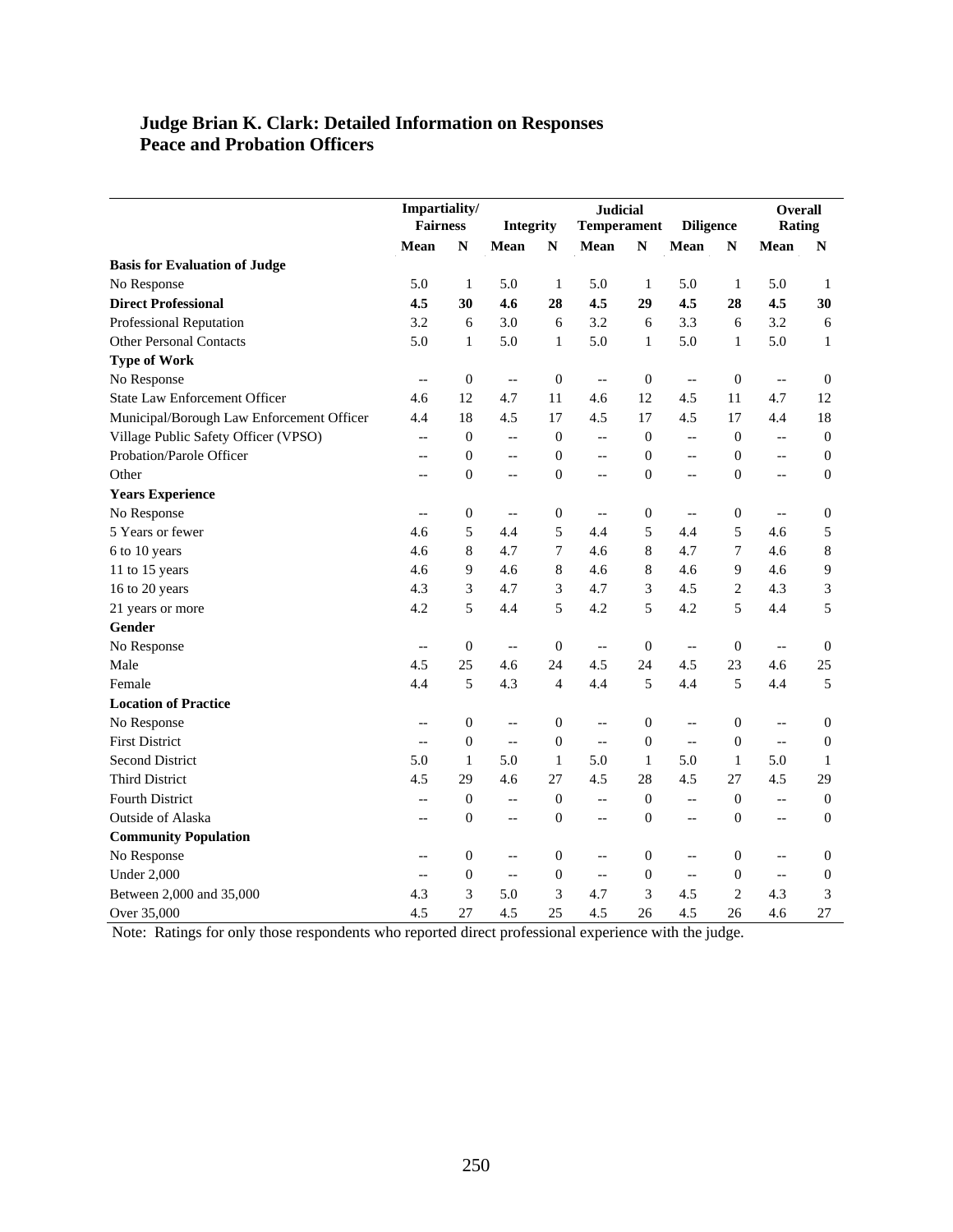## **48. DISTRICT COURT JUDGE BRIAN K. CLARK**

**C. Social Workers, Guardians ad Litem, and CASA Volunteers There were no responses from this group for Judge Brian K. Clark.**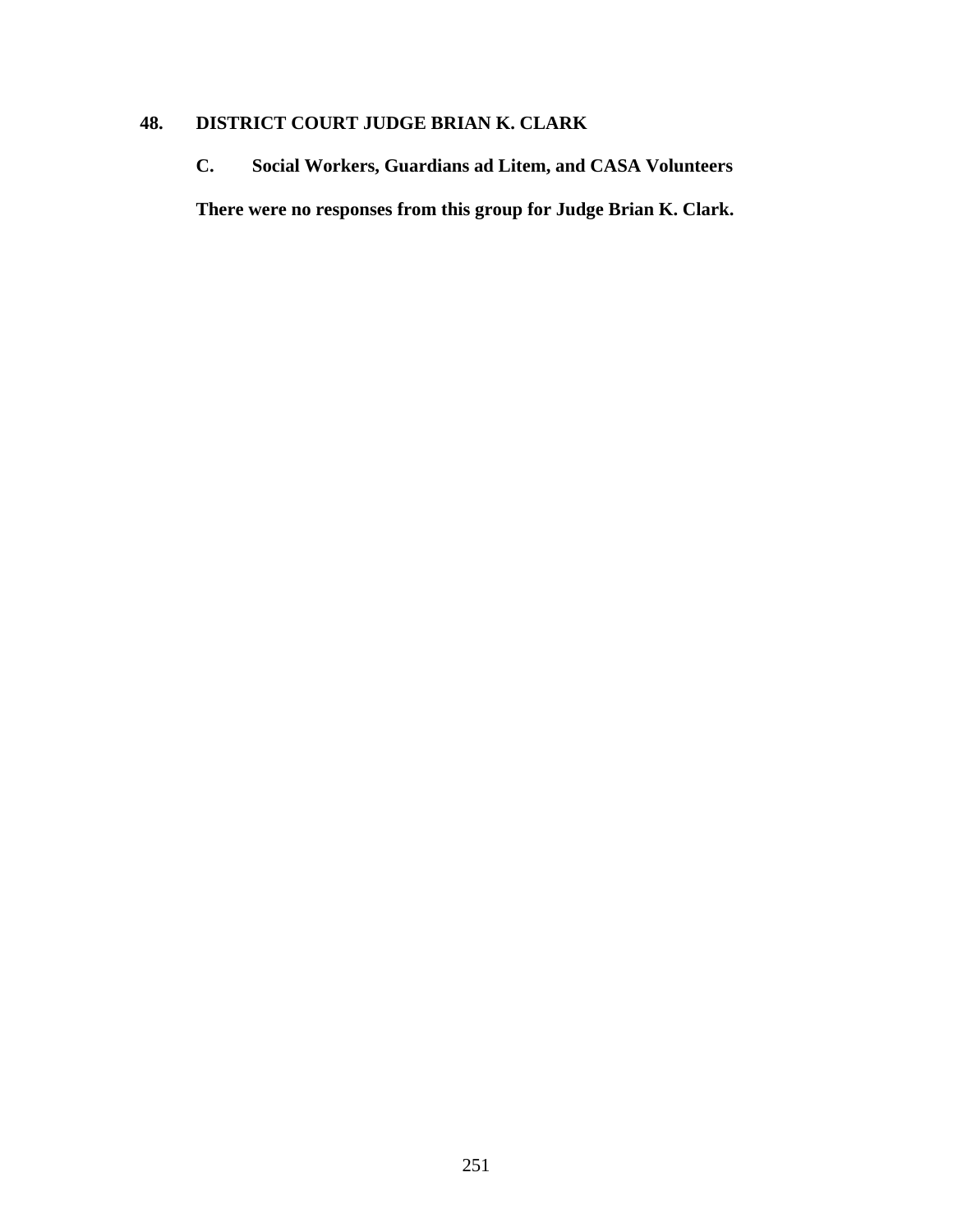

\*Legal Ability items are only completed by Alaska Bar Association members.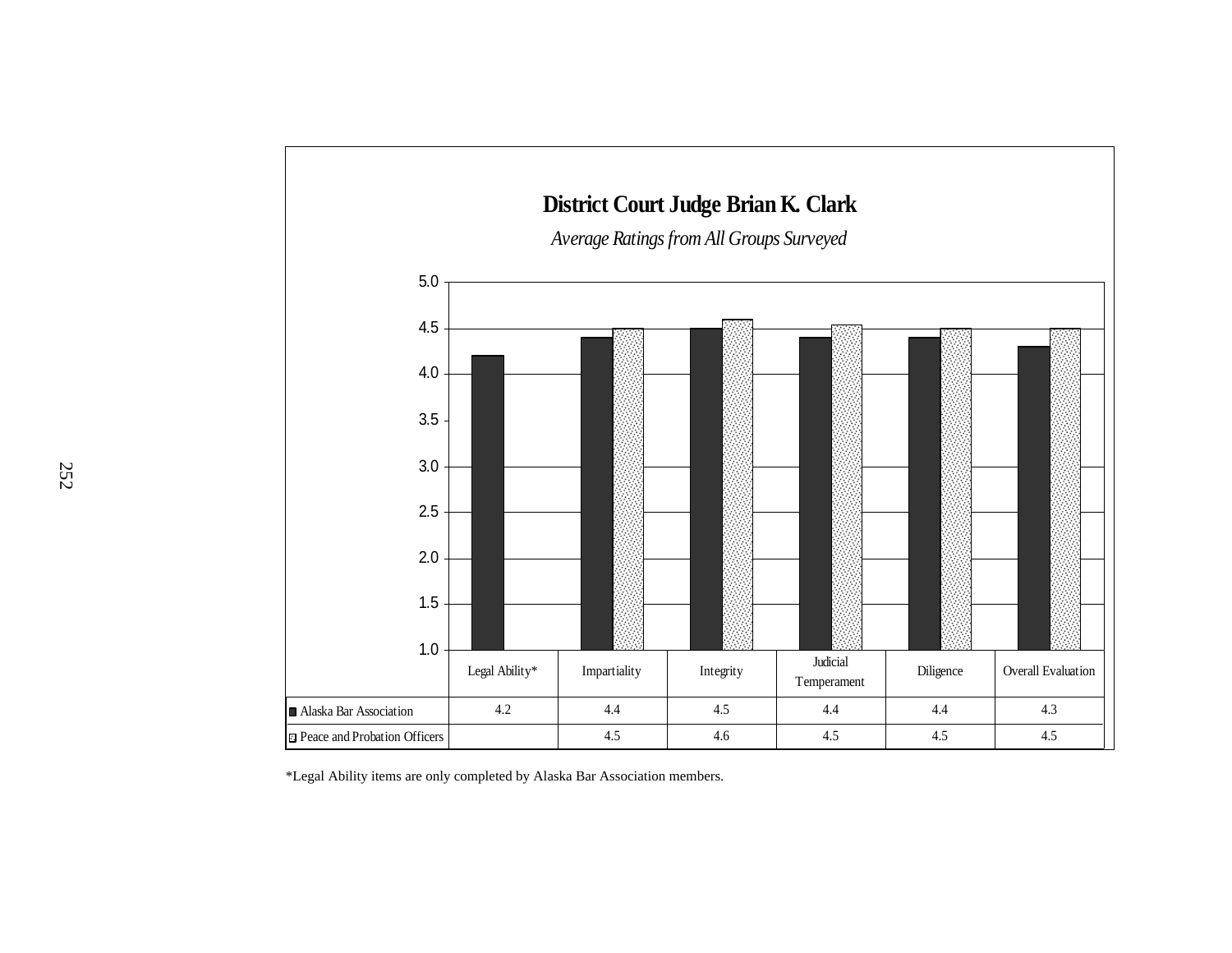| <b>Juror Survey Results</b><br>2006 Retention Evaluation<br><b>Brian K. Clark</b> |             |                                                                                                                                                |    |    |                |       |          |       |          |    |                 |    |
|-----------------------------------------------------------------------------------|-------------|------------------------------------------------------------------------------------------------------------------------------------------------|----|----|----------------|-------|----------|-------|----------|----|-----------------|----|
| <b>Distribution of Ratings</b>                                                    |             |                                                                                                                                                |    |    |                |       |          |       |          |    |                 |    |
| <b>Survey Category</b>                                                            | <b>Mean</b> | <b>Excellent</b><br><b>Deficient</b><br>Poor<br><b>Total</b><br>Good<br>Acceptable<br>%<br>%<br>%<br>%<br>(n)<br>(n)<br>%<br>(n)<br>(n)<br>(n) |    |    |                |       |          |       |          |    | $Returned = 52$ |    |
| <b>Impartiality/Fairness</b>                                                      | 5.0         | 98%                                                                                                                                            | 51 | 2% | $\mathbf 1$    | $0\%$ | $\Omega$ | $0\%$ | $\Omega$ | 0% | $\Omega$        | 52 |
| <b>Respectful/Courteous</b>                                                       | 5.0         | 98%                                                                                                                                            | 51 | 2% | 1              | $0\%$ | $\Omega$ | $0\%$ | $\Omega$ | 0% | $\Omega$        | 52 |
| <b>Attentive during Proceedings</b>                                               | 4.9         | 92%                                                                                                                                            | 48 | 6% | 3              | 2%    | 1        | 0%    | $\Omega$ | 0% | $\Omega$        | 52 |
| <b>Control over Proceedings</b>                                                   | 4.9         | 94%                                                                                                                                            | 49 | 4% | $\overline{2}$ | 2%    |          | $0\%$ | $\Omega$ | 0% | $\Omega$        | 52 |
| Intelligence/Skill as a Judge                                                     | 5.0         | 96%                                                                                                                                            | 50 | 2% | $\mathbf 1$    | $0\%$ | $\Omega$ | 0%    | $\Omega$ | 0% | $\Omega$        | 52 |
| <b>Overall Evaluation</b>                                                         | 5.0         | 96%                                                                                                                                            | 50 | 4% | 2              | $0\%$ | $\Omega$ | $0\%$ | $\Omega$ | 0% | 0               | 52 |